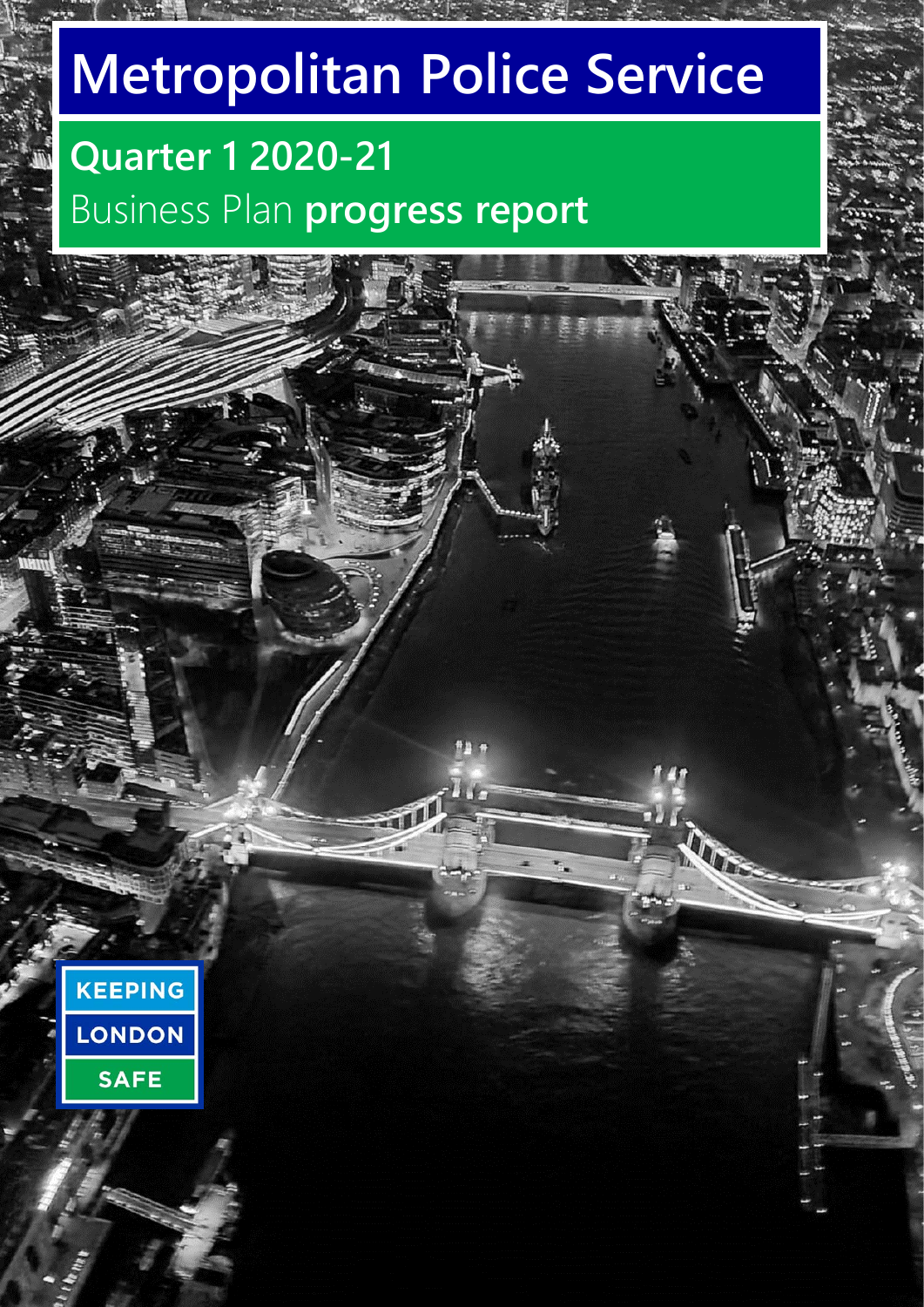### **Introduction**

Operational policing in London is the responsibility of the Metropolitan Police Commissioner, Cressida Dick. Our [Business Plan](https://www.met.police.uk/police-forces/metropolitan-police/areas/about-us/about-the-met/met-business-plan/) sets out the Met's key operational priorities and initiatives for policing London. It shows the specific actions and initiatives we are taking to deliver our long-term strategy to 2025, the [Met Direction,](https://www.met.police.uk/police-forces/metropolitan-police/areas/about-us/about-the-met/the-met-direction/) and to the [Mayor's Police and Crime Plan.](https://www.london.gov.uk/mopac-publications/police-and-crime-plan-2017-2021) This quarterly report updates on the Met's progress in implementing the Business Plan. It monitors our progress in Quarter 1 2020/21 and performance as at June 2020.

During this reporting period the impact of the Covid-19 pandemic has continued to be felt across London. Through the crisis, our focus has been to maintain our service to the public, protect officers and staff, and to support the nationwide response to the pandemic. Our method to enforce lockdown continued to be based on a "4E" approach: engage, explain, encourage and if necessary enforce. The lockdown had the impact of reducing most crime levels. This – and the good levels of resilience in terms of staff and officer numbers - has in effect provided us with additional capacity to pursue and investigate offences, clear backlogs, and improve criminal justice outcomes. This operational resilience is evident in the activity highlighted in this report, although there has been some impact on milestone delivery (detailed within each pillar).

The reverberations of the tragic death of George Floyd in America were felt across the world, with community activism and protests within London bringing to the fore important conversations of race and diversity in our society and in police services. Addressing the gaps in confidence in policing between different communities in London and ensuring that all communities have high confidence in the Met, whilst bearing down on violence - is a priority. The relationship between the police and the public in London is strong but there is more to do. We are actively listening to communities and looking to respond to their concerns. Every day officers and staff – many of whom come from diverse communities - are working to strengthen those relationships, to speak to, and hear from, the breadth of London's diverse populations. Internal activity continues to embrace the diversity of thought within our workforce and ensure all feel valued. Only by working closely with our communities, can we build trust and help keep London safe for everyone.

#### **Our mission is to keep London safe for everyone.**

**To achieve this, we will focus on three operational priorities:**

- o Focus on what matters most to Londoners
- o Mobilise partners and the public
- o Achieve the best outcomes in the pursuit of justice and in support of victims

#### **As an organisation, we want to continue to develop our internal capabilities.**

#### **We will focus on four enabling priorities:**

- o Seize the opportunities of data and digital tech to become a world leader in policing
- o Care for each other, work as a team, and be an attractive place to work
- o Learn from experience, from others, and constantly strive to improve
- o Be recognised as a responsible, exemplary and ethical organisation

#### **Ultimately, our vision is for the Met to be the most trusted police service in the world.**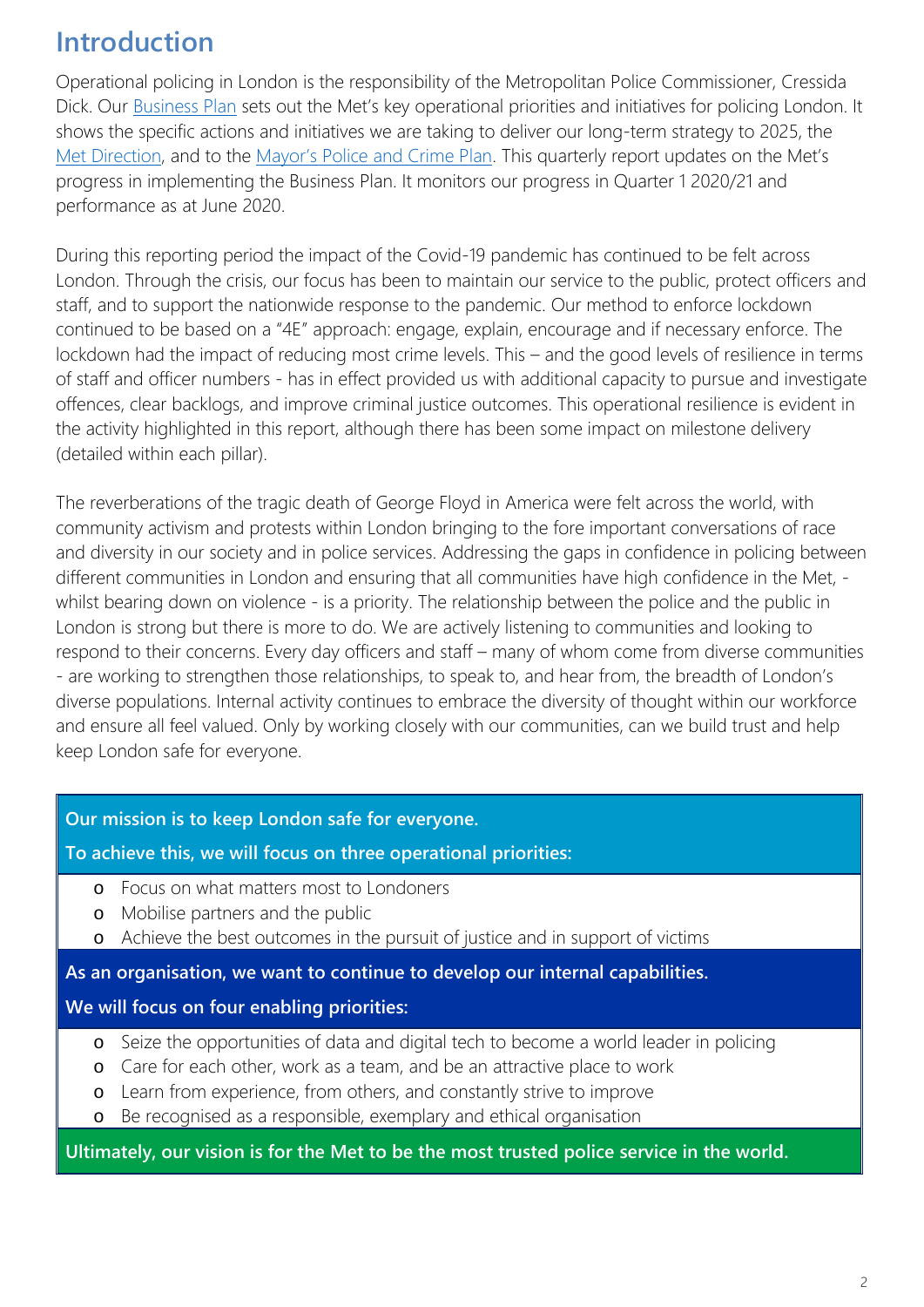#### **2020 Performance Framework**

In April 2020, the Deputy Commissioner launched the revised performance framework to measure our progress in delivering the aims of the Met Direction. This year we have included specific aspirations of where we want to be this time next year, helping to develop plans and have a clear approach to our performance. We will report quarterly on our performance within this report against each pillar.

#### **Milestone Progress**

Our Business Plan defined 15 milestones that we aimed to deliver in Quarter 1. In addition, we are reporting here on 10 2019/20 milestones that had not been fully delivered in previous quarters. For Q1, we have delivered 19 of the Business Plan milestones (76%), with 6 still in progress (24%). Further detail can be found in each relevant section of this report.

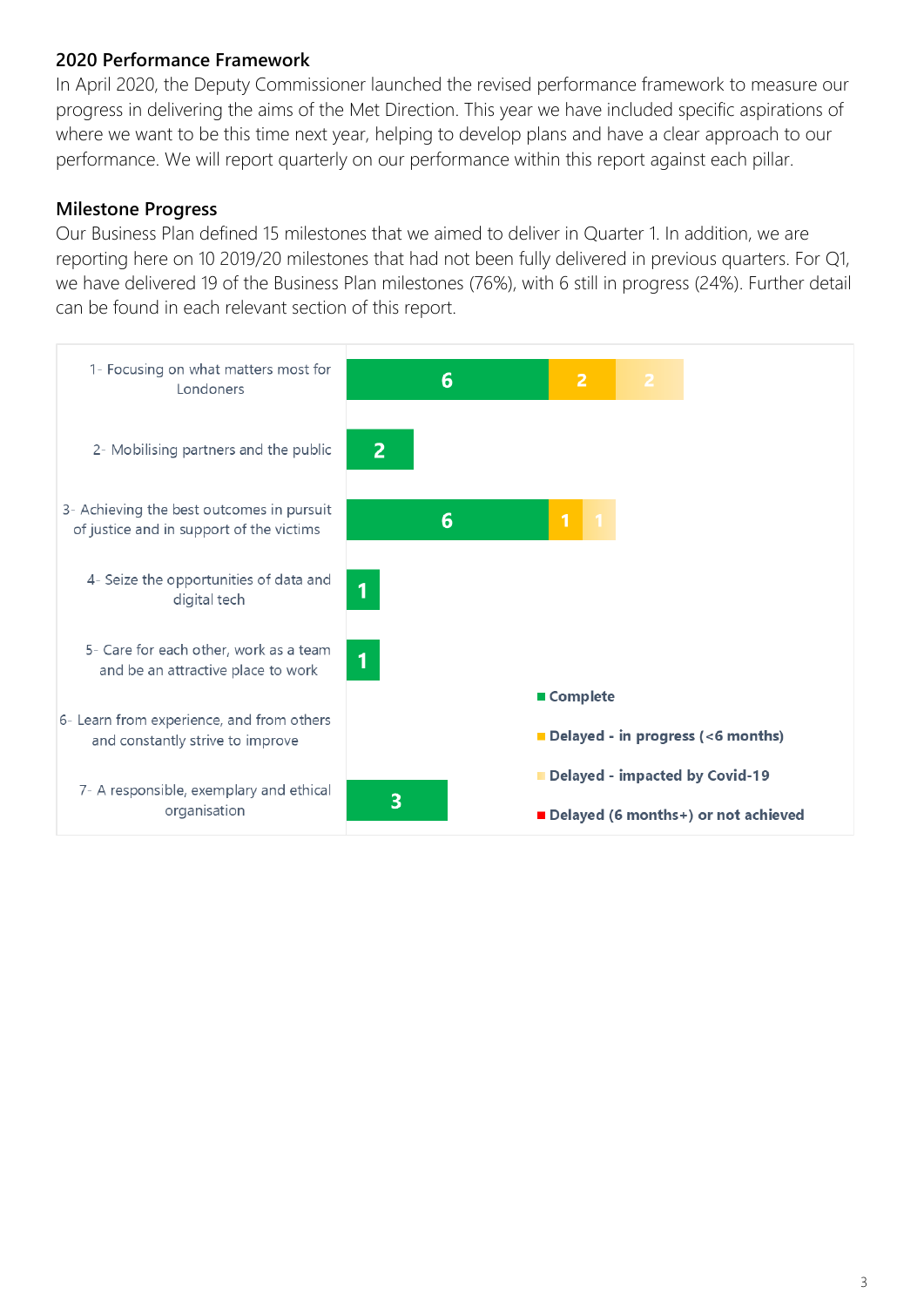### **Performance framework indicators**

| <b>Metrics</b>                                                                                            | Q <sub>1</sub> | On track     |
|-----------------------------------------------------------------------------------------------------------|----------------|--------------|
|                                                                                                           | performance    | to meet      |
|                                                                                                           | and progress   | aspiration?  |
| Number of knife injury victims under 25s excluding DA Reduction of 5%                                     | 237            |              |
| from baseline (baseline: 1,547)                                                                           |                |              |
| Number of homicide victims Reduction from baseline (145)                                                  | 28             |              |
| Arrest to charge rate for CT Investigations 45% over rolling 3 years                                      | 41%            | X.           |
| (42%)                                                                                                     |                |              |
| Percentage of national CT disruptions Increase to 50% (35%)                                               | 31%            | X            |
| Percentage of detections for domestic abuse 30% detection rate                                            | 16.9%          | X            |
| (13.4%)                                                                                                   |                |              |
| Percentage of detections for hate crime 15% detection rate (11%)                                          | 14.7%          | $\mathsf{X}$ |
| Percentage of detections for knife crime offences 18% detection rate                                      | 23.5%          |              |
| (12.8%)                                                                                                   |                |              |
| Percentage of detections for rape offences 10% detection rate (3.8%)                                      | 5.4%           | X.           |
| Number of burglary offences Reduction of 2% from baseline (78,016)                                        | 11,867         |              |
| Number of robbery offences Reduction of 10% from baseline (40,032)                                        | 4,116          |              |
| Percentage of detections for burglary offences 10% detection rate                                         | 9.1%           | X            |
| (4.8%)                                                                                                    |                |              |
| Percentage of detections for robbery offences 10% detection rate (6%)                                     | 15.5%          |              |
| How good a job do you think the police are doing? (PAS) Increase from                                     | 59%            |              |
| baseline (58%)                                                                                            |                |              |
| Note: the arrest to charge rate for CT Investigations is slightly down on the baseline and aspiration but |                |              |
| this is a 3-year rolling figure not FYTD.                                                                 |                |              |

### **Commentary**

#### **Serious Violence**

All metrics related to serious violence have shown positive improvements – but it is clear that a large proportion is attributable to the Covid-19 lockdown measures in place through the majority of the quarter (indeed we recorded decreases across many other offences). Activity to tackle violence however was intensified: in May 2020, we launched new BCU Violence Suppression Units (VSUs) to identify and target the most serious offenders, hotspot areas and tackle the key drivers of violence. The VSUs bring together local proactivity and visible surge capability to provide flexibility to deliver a range of policing tactics. As well as the permanent officers based within each VSU, new probationary constables join the units for a four-week rotation, gaining the necessary skills and insight required to combat violence whilst being supervised by experienced colleagues. The new VSUs complement the Violent Crime Taskforce (VCTF): the VCTF is tasked centrally and deployed pan-London, the VSUs are tasked and led locally by the BCUs and work with existing local teams such as the neighbourhood policing teams and CID. The new VSUs also work alongside the 100 officers from across the Met currently attached to BCU Violence Suppression Teams (VSTs).

In June 2020, officers from the Roads and Transport Policing Command (RTPC) ran its biggest operation to date with 750 officers out on London's streets as part of Operation Spartan, targeting speeding and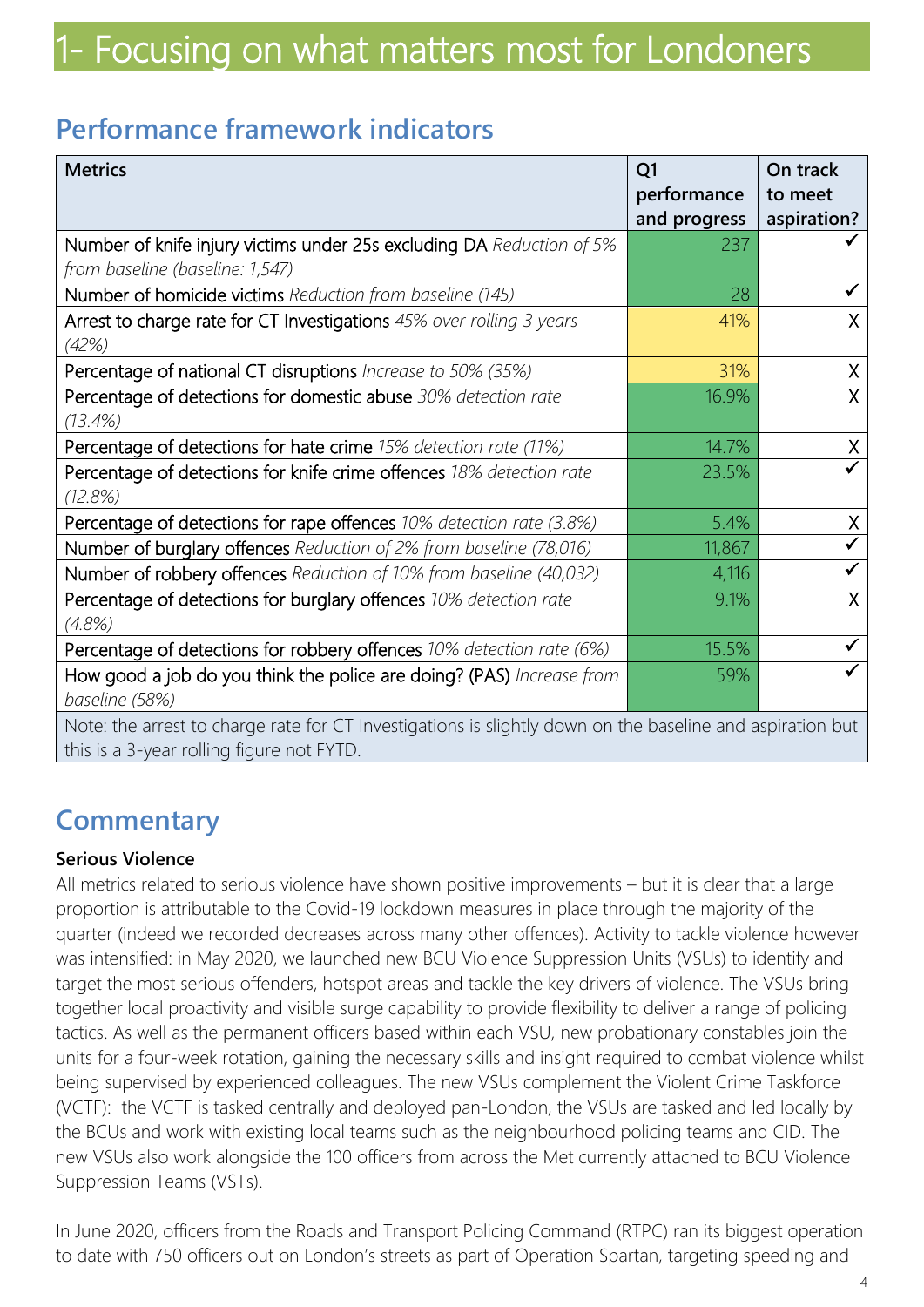violent offenders on the roads. The operation was supported by officers from the Violent Crime Taskforce (VCTF), Territorial Support Group (TSG), local borough officers, colleagues from the Special Constabulary, and the Dog Unit. The main element focused on tackling violence at four 'stop sites' at strategic locations on the road network targeting high harm violent offenders on the capital's roads. The operation was largely supported by the use of Automatic Number Plate Recognition (ANPR) technology, which assisted officers in locating and safely stopping vehicles that activated the cameras. The operation resulted in 33 arrests for offences including possession of offensive weapons, supplying controlled drugs, possession of Class A drugs, and drink and drug driving; recovery of 20,000 capsules of nitrous oxide, four offensive weapons and one knife seized; and 33 vehicle seizures.

#### **Drugs & County Lines**

There has been a sustained focus to tackle county lines and wider drug issues. In May 2020, the Home Office announced an additional £5m of funding to further support our work on County Lines (Operation Orochi). Under Orochi, officers have closed 87 County Lines and achieved 183 charges for drug trafficking. Of the 18 cases which have gone to court so far, all defendants have pleaded guilty and received a total of more than 50 years imprisonment. Of those arrested 61% had previous convictions for violence and 64% had previous convictions for weapons. Between  $16<sup>th</sup>$  March 2020 – 20<sup>th</sup> May 2020, drug trafficking arrests were up 55% (1,431 to 2,232) and charges were up 143% (346 to 841).

Also in June 2020, due to the clear link between drug trafficking offences and those involved in violent crime across London, officers from the Violent Crime Taskforce (VCTF) and the Central Drugs team have been testing a drugs focus approach with officers in North East and Central North BCUs. Drug Advisors were deployed on the BCUs for a two-week period to provide dedicated support to officers bringing in prisoners for suspected drug trafficking offences. This included bespoke guidance on how to prove intent to supply from existing evidence; providing guidance on how to obtain further evidence of intent to supply; phone downloads and drugs expert evidence. Over the course of the two weeks the drug advisors were involved in the cases of 35 drugs trafficking prisoners, of which: 21 drugs traffickers charged and remanded (64%), 11 drugs traffickers bailed (33%) and 3 drugs traffickers Released Under Investigation (RUI) (3%). The pilot also saw £20,000 of cash seized.

#### **Domestic Abuse**

One negative impact of the lockdown measures has been to create potential situations whereby victims of domestic abuse and child abuse are trapped at home with violent perpetrators. In Quarter 1, there has been an increase in DA offences (+9% when compared to the same period last year) and third-party reporting for DA incidents. The sanction detection rate over this reporting period is however above the baseline. In June 2020 the Met launched 'DA on the Day'. This is a new focused approach for tackling domestic abuse, where all officers adopt the concept of timely investigation to progress domestic abuse investigations as effectively as possible. The evidence base suggests that if an arrest at the scene or soon after, and timely initial investigation occurs, this will achieve the best results. Therefore it is critical that: arrests are made within the first 24 hours of an allegation being received and case disposals need to be achieved in the first custody period (including gathering evidence, for example through body worn video, disclose this in interview and then to the Crown Prosecution Service).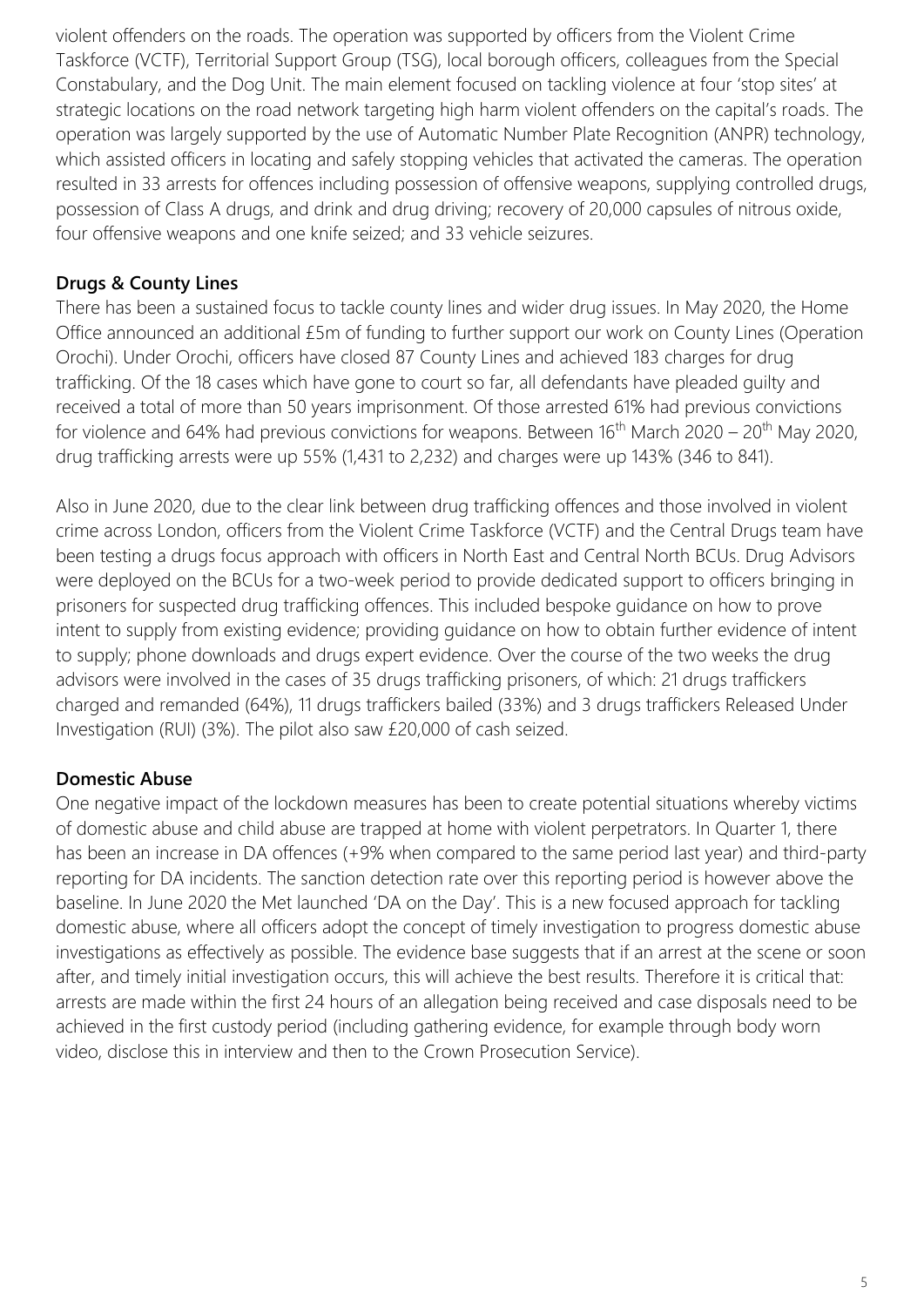| <b>Business Plan milestone</b>                                                                                                                                                                                                                                                                                                | Update                                                                                                                                                                                                                                                                                                                                                                                                                                                                                                                                                                                          | <b>Status</b> |
|-------------------------------------------------------------------------------------------------------------------------------------------------------------------------------------------------------------------------------------------------------------------------------------------------------------------------------|-------------------------------------------------------------------------------------------------------------------------------------------------------------------------------------------------------------------------------------------------------------------------------------------------------------------------------------------------------------------------------------------------------------------------------------------------------------------------------------------------------------------------------------------------------------------------------------------------|---------------|
| <b>VIOLENT CRIME</b>                                                                                                                                                                                                                                                                                                          |                                                                                                                                                                                                                                                                                                                                                                                                                                                                                                                                                                                                 |               |
| We will set up Violence<br>Suppression Teams on<br>BCUs, providing us<br>enhanced local capability<br>and capacity.                                                                                                                                                                                                           | Launched in May 2020, Violence Suppression Units have been<br>implemented in all 12 BCUs. These teams tackle the local<br>violence priorities and are developing to the final established<br>model of 52 FTE per BCU.                                                                                                                                                                                                                                                                                                                                                                           |               |
| PROTECTING PEOPLE                                                                                                                                                                                                                                                                                                             |                                                                                                                                                                                                                                                                                                                                                                                                                                                                                                                                                                                                 |               |
| We will put a new public<br>protection dashboard in<br>place, providing detailed<br>and timely analysis of<br>demand, outcomes and<br>other areas of scrutiny.                                                                                                                                                                | The Data Office have been working closely with Technical<br>Data Engineers alongside Lead Responsible Officers to<br>establish a Public Protection suite of dashboards. Several have<br>already become available (for example: domestic abuse and<br>rape & serious sexual offences) with more in the pipeline<br>under development. These dashboard will be used to<br>underpin the 2020/21 Public Protection Plan (PPP) introduced<br>by the Commander Safeguarding and will assist LROs and<br>front line practitioners with rapid fast-time self-service data<br>and performance narrative. |               |
| We will trial and implement<br>electronic 124Ds to improve<br>efficiency and service<br>delivery on domestic abuse<br>incidents.                                                                                                                                                                                              | E-124Ds have been implemented on the East Area BCU as a<br>pilot site, trialling the anticipated efficiencies and service<br>deliveries. Review of the testing is underway, with further<br>analysis required on the supervisory mechanism of the new<br>process. SN BCU have expressed an interest in trialling the<br>new digitised process as a second pilot site.                                                                                                                                                                                                                           |               |
| We will reduce the number<br>of outstanding live cases<br>over 180 days old across the<br>Met.                                                                                                                                                                                                                                | The number of cases across the Met which are over a 180<br>days old, continues to reduce. This is measured on the RASSO<br>dashboard and has targets in the PPP. Reduction in named<br>suspects is now 481 (92% Haven and SO flags completed) and<br>rape allegations has dropped over the last 12 months (626<br>from 682). A significant factor which undermines our reach is<br>that cases involving the lab are averaging 5 months at the lab.<br>The latter is on the risk register.                                                                                                       |               |
| We will put in place a digital<br>survey for victims, so that<br>their feedback can inform<br>the areas to improve.<br>Currently there is no victim<br>survey for serious sexual<br>offences. We will run this<br>quarterly looking for key<br>thematic issues and<br>qualitative insight.<br>Delayed 2019/20 Q4<br>milestone | With public protection under a new Commander, the digital<br>survey has paused, in order to consider further engagement<br>with partners, so that we are all content that the correct<br>platforms are being used to gather feedback from victim-<br>survivors. This issue is on the agenda for the Rape Reference<br>Group which is attended by a cross-section of partners.                                                                                                                                                                                                                   |               |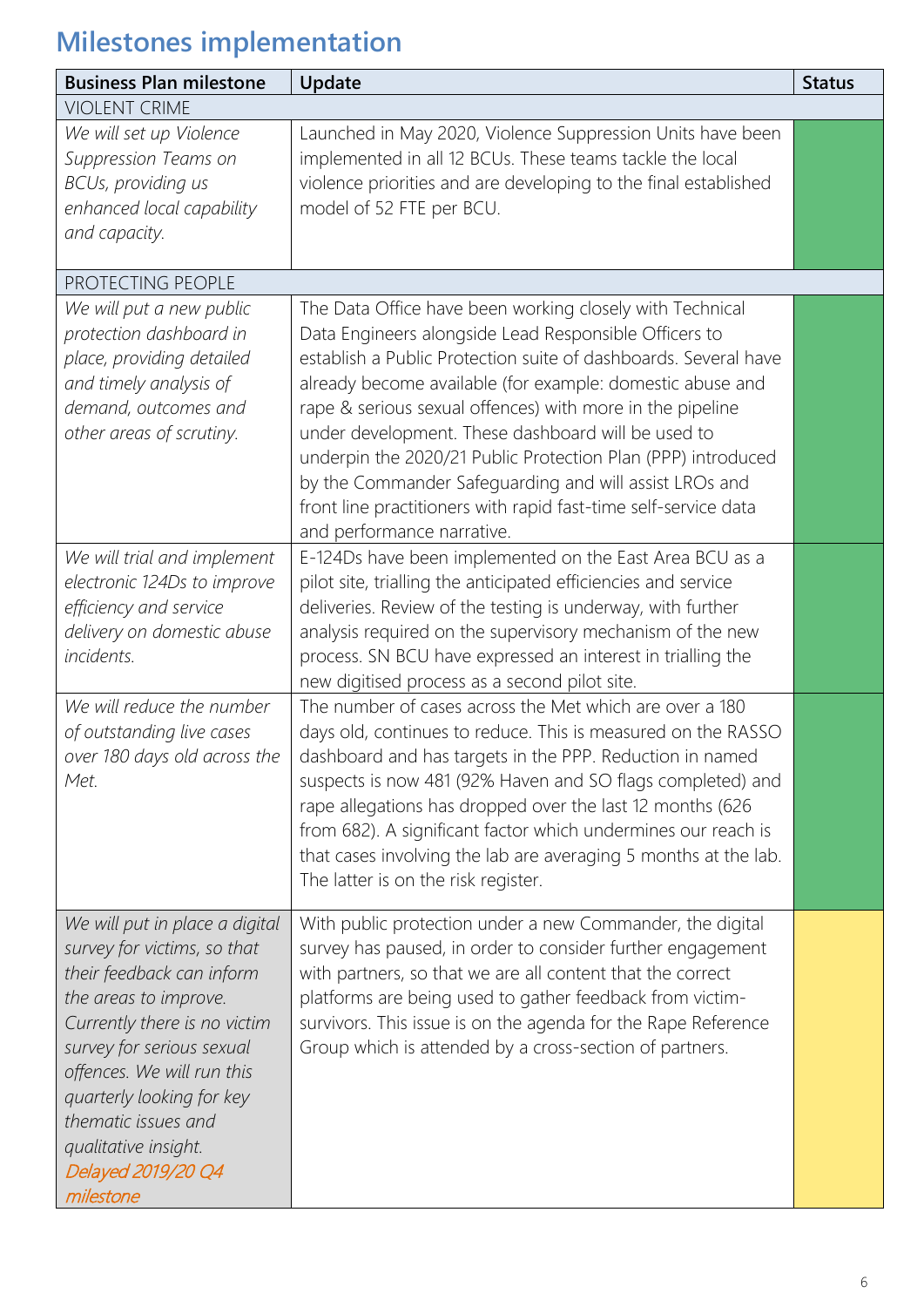| We will pilot the transfer of<br>standard domestic abuse<br>investigation to emergency<br>response teams on the NW<br>BCU. This aims to add<br>capacity and resources in<br>Safeguarding.<br>Delayed 2019/20 Q4<br>milestone                                                                                                                                                                                                                                                                                                                                                        | In progress; this pilot remains paused due to the impact of<br>Covid-19. When the impact of has lessened, this project can<br>be revisited.<br>Also delayed is the DA Matters Training; whilst not an absolute<br>pre-requisite of standard domestic abuse transfer, it would<br>support the project via upskilling officer confidence and<br>competence. Discussions are taking place with L&D to allocate<br>DA Matters to Q1 Professional Development Days (PDD)<br>2021/22, which will further inform this pilot.                                                                                                        | <i>Impacted</i><br>by<br>Covid-19 |
|-------------------------------------------------------------------------------------------------------------------------------------------------------------------------------------------------------------------------------------------------------------------------------------------------------------------------------------------------------------------------------------------------------------------------------------------------------------------------------------------------------------------------------------------------------------------------------------|------------------------------------------------------------------------------------------------------------------------------------------------------------------------------------------------------------------------------------------------------------------------------------------------------------------------------------------------------------------------------------------------------------------------------------------------------------------------------------------------------------------------------------------------------------------------------------------------------------------------------|-----------------------------------|
| We will set up a bespoke<br>hate crime risk assessment<br>tool for completion at every<br>hate crime incident that<br>police attend.<br>Delayed 2019/20 Q4<br>milestone                                                                                                                                                                                                                                                                                                                                                                                                             | The development work is now completed and the changes are<br>currently going through the necessary system testing to<br>ensure that it all works properly and doesn't impact any other<br>part of the CRIS application. There has been a delay in<br>receiving the updated 'build' from the developer and this has<br>impacted the UAT (user acceptance testing) of devices and<br>testing by the LRO/TPA/Central Hate Crime Team to ensure<br>the content is suitably reflected. Anticipated timescales for<br>completion in Q3.                                                                                            | <b>Impacted</b><br>by<br>Covid-19 |
| <b>TERRORISM</b>                                                                                                                                                                                                                                                                                                                                                                                                                                                                                                                                                                    |                                                                                                                                                                                                                                                                                                                                                                                                                                                                                                                                                                                                                              |                                   |
| We will test our capability to<br>deploy armed resources to<br>deal with marauding<br>terrorist attacks. This will<br>include a large-scale, multi-<br>agency exercise where<br>business stakeholders have<br>provided us with access to<br>their high-profile buildings<br>so that our testing is as<br>realistic as possible<br>(Firearms). This work with<br>blue-light partners and<br>other agencies will test the<br>effectiveness of our response<br>in light of the most recent<br>threat assessments, so that<br>we maximise our<br>preparedness for any future<br>attack. | Operation Hermes Falling was a multi-agency marauding<br>terrorist attack (MTA) exercise due to be coordinated by the<br>Specialist Firearms Command in the Canary Wharf complex. It<br>was scheduled for March 2020 but did not go ahead due to<br>the Covid-19 pandemic. Testing and exercising in the public<br>domain using high profile buildings will depend on the<br>appetite from stakeholders. As an alternative, partners were<br>invited to come and observe ARV officers and CTSFOs as part<br>of their annual refresher training, and the network to facilitate<br>this exists both internally and externally. |                                   |
| PUBLIC ORDER AND CAPITAL CITY CHALLENGES                                                                                                                                                                                                                                                                                                                                                                                                                                                                                                                                            |                                                                                                                                                                                                                                                                                                                                                                                                                                                                                                                                                                                                                              |                                   |
| We will adopt the CLIO<br>system to allow the Met to<br>record strategic and<br>operational information for<br>a public order<br>event/operation in a single<br>location.<br>Delayed 2019/20 milestone<br>Q3)                                                                                                                                                                                                                                                                                                                                                                       | The Public Order (PO) CLIO training schedule has been<br>phased due to Covid-19. At present, we have trained 183 in<br>total and socially distant courses are ongoing (we are currently<br>training approx. 36/50 people a month). This makes us CLIO<br>operationally effective for our PO Cadre. Currently CLIO is<br>being utilised for Op Pima/Minorca (Covid-19), Notting Hill<br>Carnival and XR in September. November 2020 is the<br>expected full CLIO public order delivery date.                                                                                                                                  |                                   |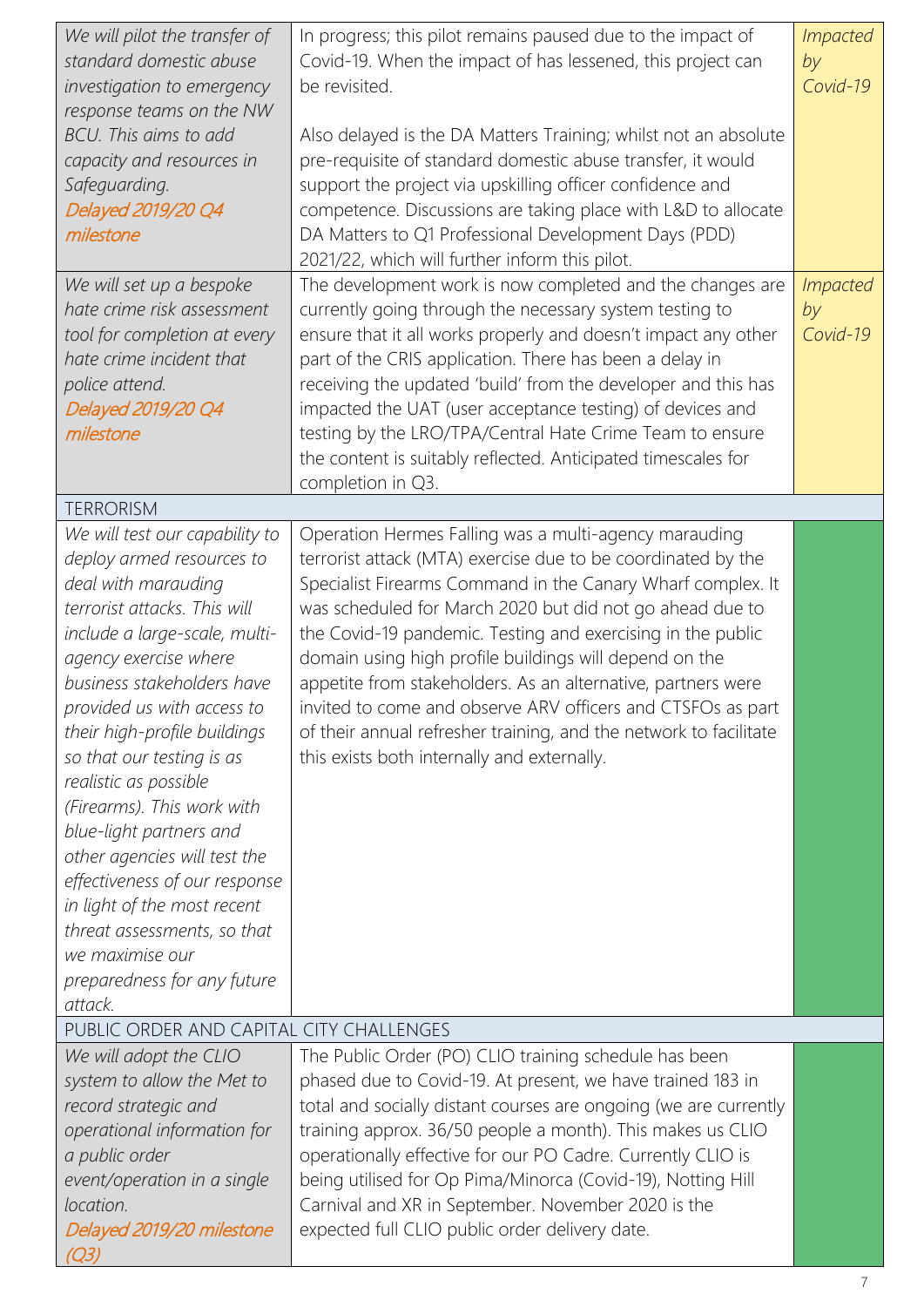| We will implement a         | This has been delayed. Discussions have taken place to          |  |
|-----------------------------|-----------------------------------------------------------------|--|
| workable IT solution to     | include this with the Resource Management Programme             |  |
| improve the planning and    | (being led by Transformation), although this solution has an 18 |  |
| resource process, including | month to 2 year implementation timescale. Therefore, it has     |  |
| improvement to CARM (our    | been agreed that the skills on CARM 24/7 access and mobile      |  |
| Computer Aided Resource     | CARMS (for specialist teams to book on/off) will continue to    |  |
| Management system),         | be developed. Funding options are being pursued to address      |  |
| working with Digital        | resourcing risks highlighted by XR1, XR2 and Operation          |  |
| Policing.                   | Minorca. Once agreed, it is anticipated the solution will be in |  |
| Delayed 2019/20 milestone   | place over the next 3-6 months.                                 |  |
| (Q4)                        |                                                                 |  |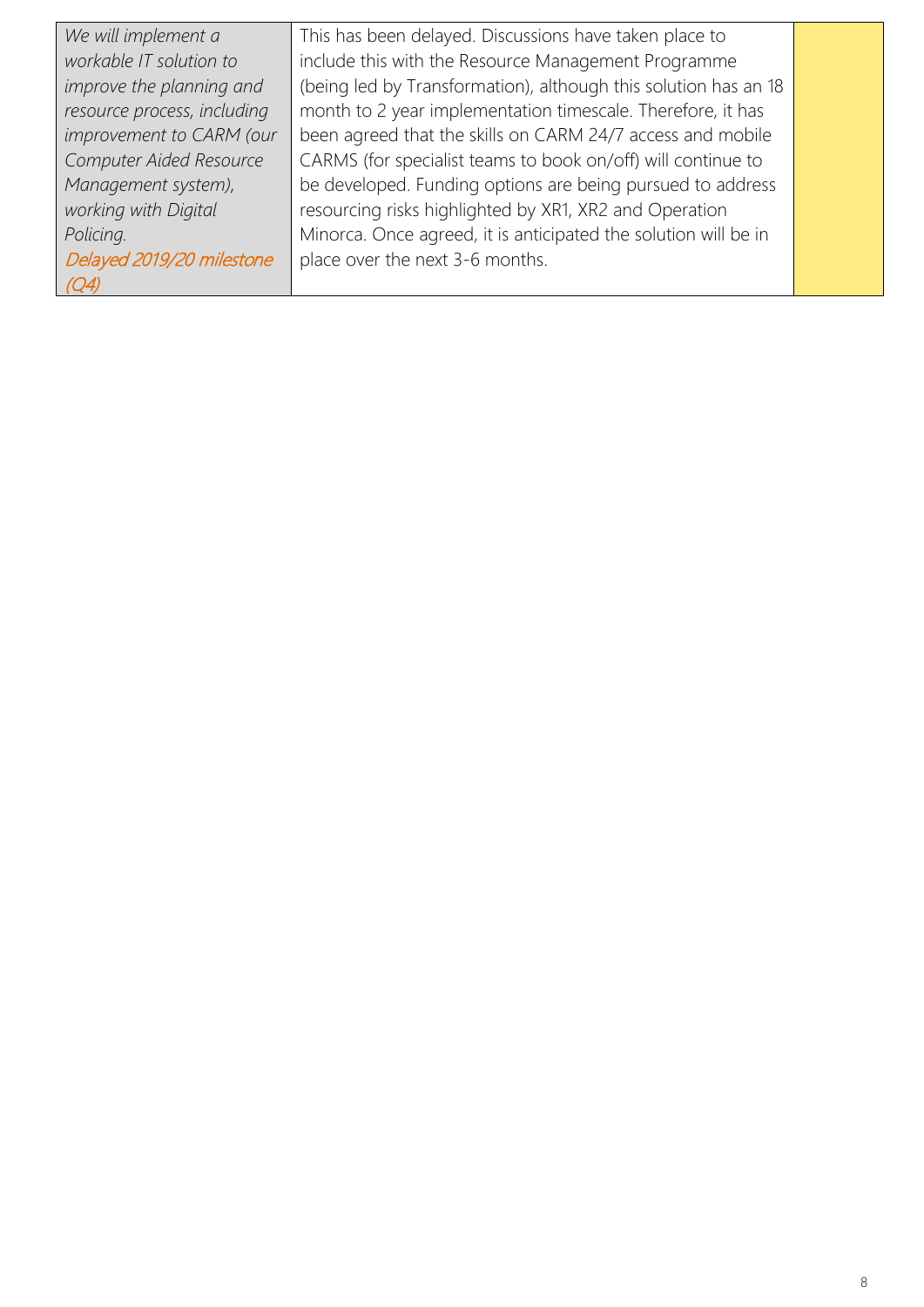### **Performance framework indicators**

| <b>Metrics</b>                                                                                                                                              |                                                                                                                                                                                                   |                                      | Q1                          | On track               |
|-------------------------------------------------------------------------------------------------------------------------------------------------------------|---------------------------------------------------------------------------------------------------------------------------------------------------------------------------------------------------|--------------------------------------|-----------------------------|------------------------|
|                                                                                                                                                             |                                                                                                                                                                                                   |                                      | performance<br>and progress | to meet<br>aspiration? |
| How well informed do you feel about the police? (PAS) Increase by 5%                                                                                        |                                                                                                                                                                                                   |                                      | 48%                         |                        |
| on baseline (35%)                                                                                                                                           |                                                                                                                                                                                                   |                                      |                             |                        |
| How well informed do you feel                                                                                                                               |                                                                                                                                                                                                   | Gap                                  | $-8%$                       | X.                     |
| about the police? (PAS) Reduce the                                                                                                                          |                                                                                                                                                                                                   | White                                | 51%                         |                        |
| equality gap to within $\pm 5\%$ (-1%)                                                                                                                      |                                                                                                                                                                                                   | Black, Asian and minority ethnic     | 43%                         |                        |
| Dealing with things that matter in this community? (PAS) Increase by<br>5% on baseline (64%)                                                                |                                                                                                                                                                                                   |                                      | 72%                         |                        |
| Dealing with things that matter in                                                                                                                          |                                                                                                                                                                                                   | Gap                                  | $-5%$                       |                        |
| this community? (PAS) Reduce the                                                                                                                            |                                                                                                                                                                                                   | White                                | 74%                         |                        |
| equality gap to within $\pm 5\%$ (+3)                                                                                                                       |                                                                                                                                                                                                   | Black, Asian and minority ethnic     | 69%                         |                        |
| No. of Virtual Ward Panels All wards to have a Virtual Ward Panel (198<br>/31%                                                                              |                                                                                                                                                                                                   |                                      | 276 (44%)                   |                        |
| No. of people engaged through Virtual Ward Panels Increase from<br>baseline (11,921)                                                                        |                                                                                                                                                                                                   |                                      | 7,008                       |                        |
| No. of ACT Awareness Events delivered Monitor to ensure<br>performance stays in line with current year (baseline) or does not fall by<br>more than 5% (732) |                                                                                                                                                                                                   |                                      | 67                          | X                      |
| Number of specials / cadets / volunteers 42,000 volunteers by 2025.<br>25,000 by 2020/21 (19,806)                                                           |                                                                                                                                                                                                   |                                      | 20,945                      |                        |
| No. of School Watch implemented All priority schools to be running<br>programme (80)                                                                        |                                                                                                                                                                                                   |                                      | 80                          | $\sf X$                |
| The diversity representation of                                                                                                                             |                                                                                                                                                                                                   | Black, Asian and minority ethnic MSC | 31.3%                       |                        |
| volunteers (ethnicity and<br>gender) to match London                                                                                                        |                                                                                                                                                                                                   | Female MSC                           | 29.1%                       |                        |
| pop, within 5 years Increase to<br>40% Black, Asian and minority                                                                                            | Cadet                                                                                                                                                                                             | Black, Asian and minority ethnic     | 43%                         |                        |
| ethnic and 50% Female within<br>5 years.                                                                                                                    |                                                                                                                                                                                                   | Female Cadet                         | 49%                         |                        |
| Reoffending rate and harm score of those on diversion programmes                                                                                            | Establishing                                                                                                                                                                                      |                                      |                             |                        |
| (DIVERT and Concern Hub) Establish baseline of reoffending rate and<br>harm score                                                                           |                                                                                                                                                                                                   |                                      | baselines                   |                        |
| No. of ACT awareness e-learning courses completed Increase by 5%<br>from baseline (927,108)                                                                 |                                                                                                                                                                                                   |                                      | 323,660                     |                        |
|                                                                                                                                                             | Note: Covid-19 has impacted the number of ACT awareness events and the number of School Watch<br>programmes implemented, due to the restrictions in place around events and schools being closed. |                                      |                             |                        |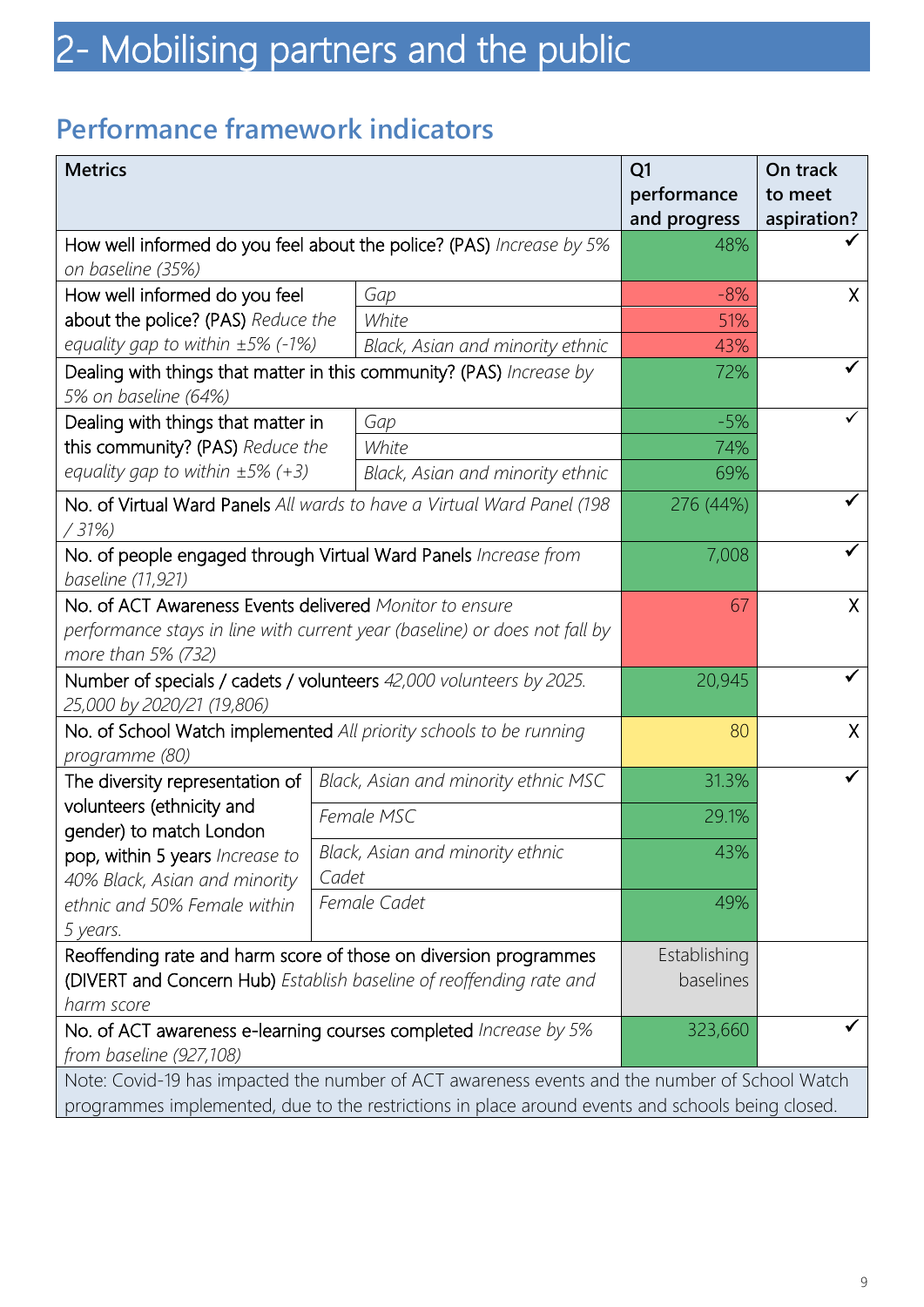### **Commentary**

#### **Volunteers**

To reach our ambitious target for the numbers of volunteers (currently above the baseline and on track), in June 2020, during National Volunteers' Week, the Met increased activity to encourage citizens and businesses to support their staff to [become special constables](https://www.met.police.uk/car/careers/met/police-volunteer-roles/special-constable/special-constable-overview) to help their communities and gain new experiences with the campaign 'Same Uniform – Same Goal'. Special constables play a vital role in making London a safer place, contributing at least 16 hours a month of their spare time to be on the frontline of fighting crime. They work alongside regular police officers, wear the same uniform, have the same powers and responsibilities. This contribution was magnified during the lockdown period. During March and April 2020, MSC gave more than 100,000 hours to help with the coordinated response to the Covid-19 pandemic. MSC doubled their hours in April compared with the same month a year ago – they worked 61,779 combined hours compared with 29,645 in April 2019. The Met is encouraging businesses to join the Employee Supported Policing (ESP) which currently has 26 companies that have committed to the scheme and as a result, over 170 people have joined the Met as specials through this scheme.

Also during this period, Met Volunteers took to the streets (whilst social distancing) to deliver crime prevention booklets to tackle online fraud and scams. The volunteers delivered hundreds of the Met's 'Little Book of Phone Scams' – a document produced by the Met's Cyber Crime and Fraud Unit to help protect those who may be vulnerable to falling victim to criminals using Covid-19 to their advantage. They also spoke to people (from two metres away) to talk about the content of the booklet and why it had been delivered. In addition, appropriately vetted volunteers worked hard to engage with other victims of crime to check on their welfare and to also provide further crime prevention advice.

#### **Youth Engagement**

In May 2020, Specialist Operations observed the National Bring Your Child to Work Day. The usual format was cancelled because of Covid-19, however the teams created an IT platform to facilitate online activities for children and young people during lockdown. This offered a unique opportunity for the wider policing family to explore the challenging world we operate in. A series of live sessions with guest speakers were hosted including career stories from the Military, MI5, National Crime Agency and a host of police units and other external organisations. As well as the guest speakers there were numerous fun activities including art competitions, cybercrime games, 360 degree footage of our police helicopters, videos of Mounted Branch and quizzes with prizes to be won. Once children had taken part, they were able to receive an educational policing certificate.

In June 2020, the CN Youth Engagement Team (YET) launched two different projects to help support the Covid-19 response in the community. When the outbreak started, conventional youth engagement work couldn't take place due to lockdown measures, however the team used some of that time to fix up unwanted bicycles which provided key workers with a safer method of getting to work, and giving cyclists in the area crime prevention advice to protect their bikes and reduce the chance of theft. In addition, the team coordinated a local tech appeal – where old laptops and tablets were repurposed to help vulnerable people stay connected. Working with partners and Camden council, the process involved wiping data of the laptops and prepping them for new owners giving isolated people a lifeline to connect with others. As of the 12<sup>th</sup> June 2020 we had received 57 laptops, 2 Apple Macs, 2 iPads and a printer, with more expected.

#### **Protecting Vulnerable People**

In April 2020, a new process was implemented as a result of joint working between the Met and the Department of Health and Social Care looking at a coordinated response to the issues faced by thousands of child/youth carers. Our internal system (Merlin) was updated in order for these children to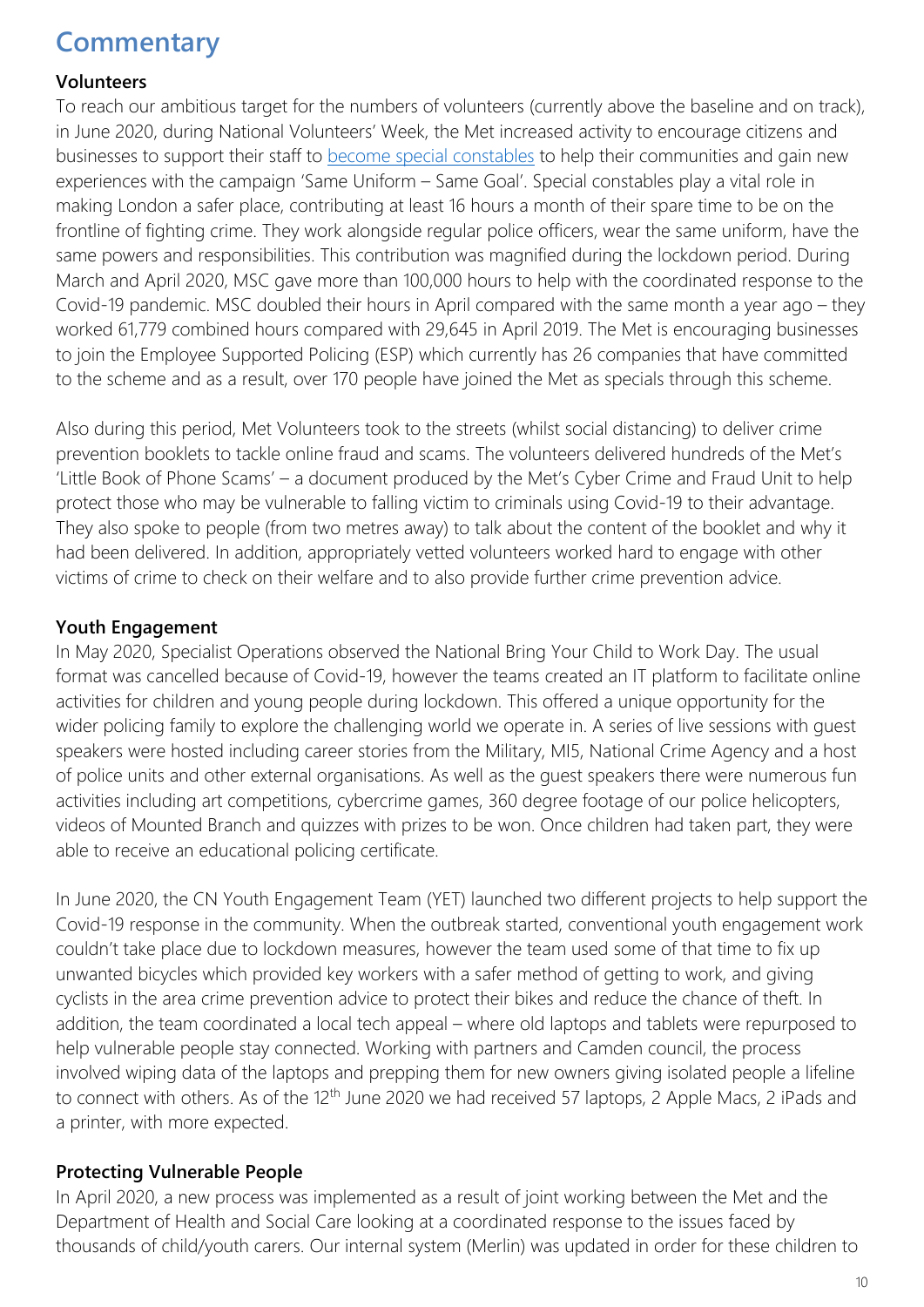be flagged to the relevant agencies – to allow for an assessment to take place and appropriate resources and support provided, as previously many of these children have not been known to Children's services or any support agency. While there may not be cause for any further police action at an address (i.e. no evidence of neglect), this quick referral process will not only afford the family additional support but also aid the Met and local authorities to capture the scale of children/youth carers within London.

Also in April 2020, over a four-day period officers from Aviation Policing worked with partners including Hillingdon Council, to help and engage with over 160 homeless individuals who required extra assistance because of Covid-19. They were assessed by a medical team and outreach workers, with those 160 being offered accommodation for 12 weeks. This was alongside food, medical care and support to help them change their lifestyle on a long-term basis, helping them to avoid returning to the streets or terminals at Heathrow airport and potential further ill-health. In addition to this, nine other individuals who displayed symptoms of Covid-19 were placed into specialist care or suitable accommodation to ensure they received necessary treatment. Through this operation, the community around Heathrow was made safer too, with officers from Aviation Policing arresting three individuals wanted on warrant, including two who had previously committed sexual offences.

#### **Collaboration and partnership**

In May 2020, a new pilot scheme was launched across four BCUs, enabling colleagues from London's Fire Brigade (LFB) to assist the London Ambulance Service (LAS) for 'collapsed behind locked doors' premises entry calls instead of police being deployed. The pilot is part of the emergency services 'Blue Light Collaboration (BLC)' programme, which is a commitment to providing a better service to the public and is expected to save officers 130 hours in deployments a year. BLC schemes aim to improve our service to Londoners by ensuring the most appropriate service responds to incidents, this is the first and others are planned. As part of this pilot it is hoped that this will improve the time taken to gain access to a patient.

In April 2020, the outbreak of Covid-19 in the UK led to an increased demand across the country for hygiene products such as hand sanitiser. Hand sanitiser is a crucial item for officers and staff, especially those on the frontline who are patrolling the streets of London, dealing with prisoners in custody and attending crime scenes. Planning ahead to ensure we continued to have a sufficient supply of hand sanitiser, staff in Commercial Services started to pursue alternative sources for the product and identified the alcohol industry as being a source for the provision of hand sanitisers. They began talks with a range of gin distilleries and breweries, several being based in London, with many offering to supply hand sanitiser to the force. After ensuring health and safety guidelines were met, and reaching an agreement with different Government bodies, the proposal was given the green light. All potential suppliers are producing and selling the hand sanitisers using the formulation provided by the World Health Organisation (WHO), allowing the product to be made in a timely manner. All of the analysis, research and exploratory discussions were carried out in under 72 hours.

#### **Counter Terrorism Awareness**

In April 2020, Counter Terrorism officers made the internationally renowned, online training for the public easier to access from home. As the ACT (Action Counters Terrorism) Awareness e-Learning course marked its second anniversary, CTPHQ launched an updated version containing the latest advice from security experts and a simplified registration system to make it easier for those who wish to take part. Over 400,000 people have taken part in the award-winning programme since its launch in April 2018, together completing nearly 2.5 million modules. Nine out of ten participants said they would recommend the package, which contains six modules and can be completed in 45 minutes on a computer, laptop or tablet, either all in one session or individual modules at a time. Version 2 of ACT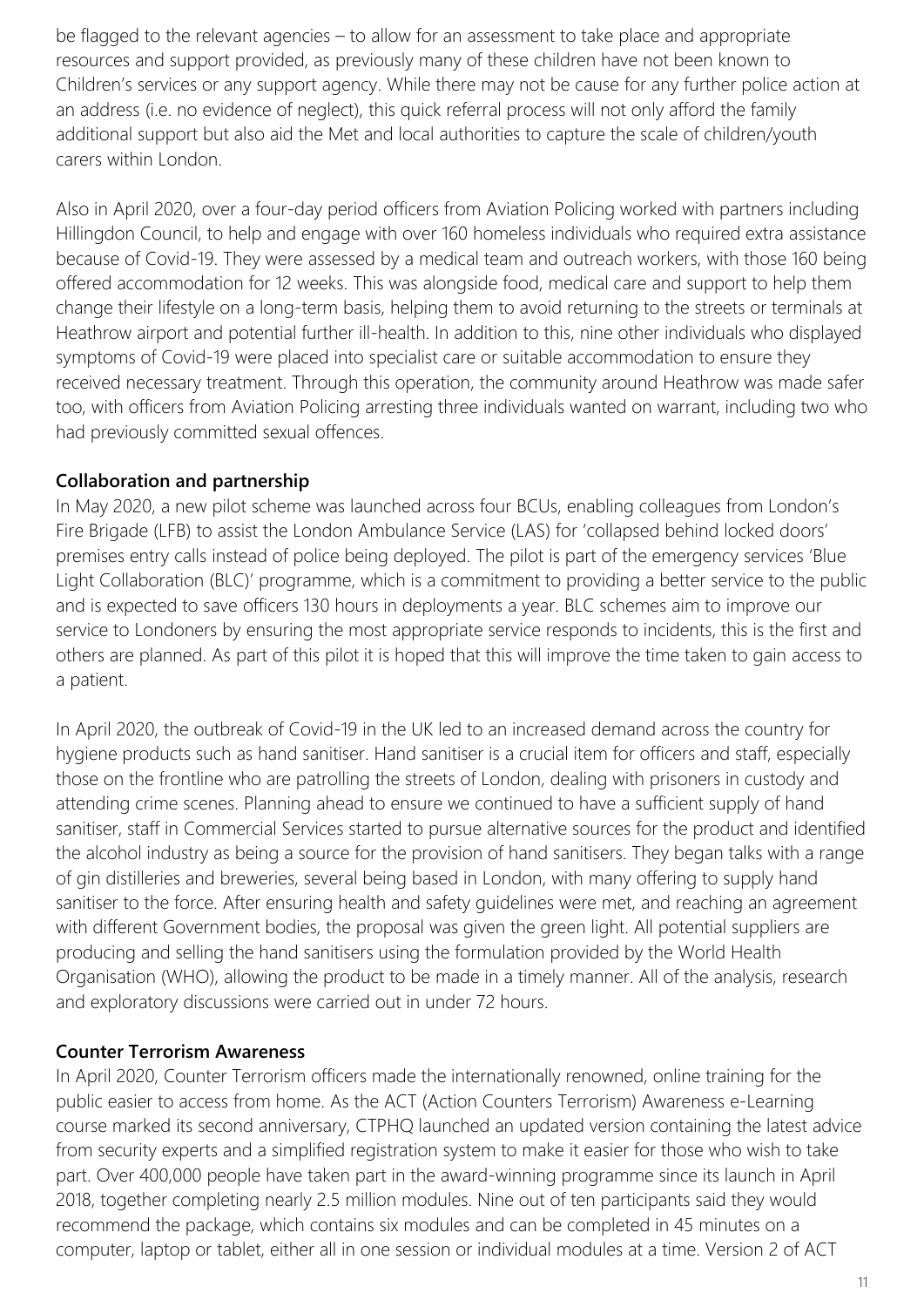Awareness e-Learning, which is a collaboration between police and security experts from Marks & Spencer and e-learning specialist Highfield, is [available to organisations,](https://ct.highfieldelearning.com/) to keep the public aware and vigilant to the ever-present threat.

As a result of schools and other statutory agencies closing during the nationwide lockdown, Counter Terrorism Policing saw a decline in the number of people referred to the Prevent programme for support. The national Counter Terrorism network is resilient and adapted in key areas to ensure they were still able to provide vital service through revised methods such as virtual interventions and working with school safeguarding leads, who continued to provide their services throughout this period. The public were also reminded of the support available and urged to make contact if they had any concerns, in order to protect our most vulnerable. The following websites contain information and guidance [Let's](https://www.ltai.info/)  [Talk About It](https://www.ltai.info/) and [Action Counter Terrorism.](https://act.campaign.gov.uk/) Referrals had increased back to normal levels by June 2020*.*

| <b>Business Plan milestone</b>                                                                                                                                                                                                                                          | Update                                                                                                                                                                                                                                                                                                                                                                                                                                                                                                                                                                                                                                                                                                                                                                                                                                                                                                                                                                                        | <b>Status</b> |
|-------------------------------------------------------------------------------------------------------------------------------------------------------------------------------------------------------------------------------------------------------------------------|-----------------------------------------------------------------------------------------------------------------------------------------------------------------------------------------------------------------------------------------------------------------------------------------------------------------------------------------------------------------------------------------------------------------------------------------------------------------------------------------------------------------------------------------------------------------------------------------------------------------------------------------------------------------------------------------------------------------------------------------------------------------------------------------------------------------------------------------------------------------------------------------------------------------------------------------------------------------------------------------------|---------------|
|                                                                                                                                                                                                                                                                         | NEIGHBOURHOOD POLICING AND COMMUNITY ENGAGEMENT                                                                                                                                                                                                                                                                                                                                                                                                                                                                                                                                                                                                                                                                                                                                                                                                                                                                                                                                               |               |
| We will review our ASB<br>Policy, strategy and<br>compliance. We will roll<br>out a structured ASB<br>warning scheme to<br>educate and divert those<br>on the cusp of criminality.<br>This will help reduce ASB<br>and improve partnership<br>working and data sharing. | The new ASB Early Intervention scheme (ASBEIS) enables a<br>partnership approach to reducing crime/ASB through early<br>identification of offenders, engagement and intervention prior to<br>any enforcement. Police share offender data with partners<br>included in the data sharing agreement which allows a joined up<br>approach to problem solving. The scheme also allows us to<br>target behaviours of individuals who are committing crime<br>without the necessity of proving the criminal offence such as<br>violence.<br>Through Quarter 1, the Crime Prevention, Inclusion &<br>Engagement (CPIE) team successfully piloted the scheme and it<br>has now rolled out across the Met in two phases - the first six<br>BCUs went live on the 18th May 2020 and the last six on the 6th<br>July 2020. CPIE have briefed all 32 local authorities,<br>neighbourhood/response superintendents and BCU Partnership<br>& Prevention hubs. In the future, possibility of including repeat |               |
| We will have rolled out<br>SIM London pan-London.<br>Currently this is live in 16<br>London boroughs, with<br>the remainder to go live in<br>a phased approach by the<br>end of March 2020.<br>Delayed 2019/20 Q4<br>milestone                                          | callers and diversions is being considered.<br>SIM London is now live in all 12 BCUs, encompassing coverage<br>across 23 boroughs with three more in the process of setting up.<br>For all but one of the remaining boroughs awaiting go-live, a<br>police officer has been trained and delays sit with the NHS,<br>primarily as the result of challenges experienced during the<br>Covid-19 pandemic. Funding issues also threaten the future of<br>SIM across some Trust areas. SIM was previously funded through<br>the NHS Innovator funding, however this has been removed,<br>leaving SIM as not-for-profit subscription service, which all 9<br>London MH Trusts are being asked to pay. Some Trusts have<br>shown a reluctance to meet these costs and negotiations are<br>ongoing.                                                                                                                                                                                                   |               |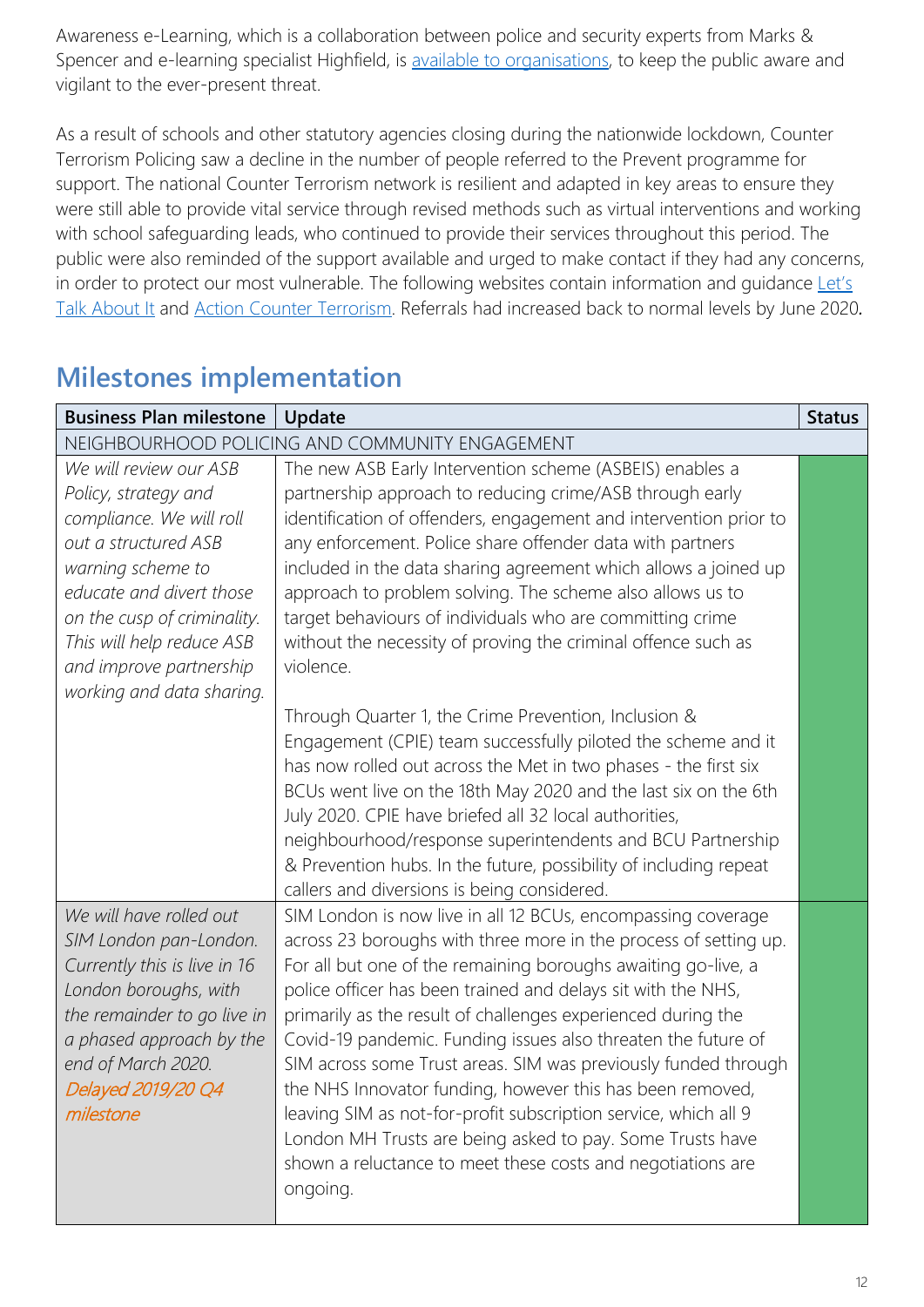| Where service users are engaged the most recent evaluation,        |  |
|--------------------------------------------------------------------|--|
| published in March 2020, demonstrates significant savings in       |  |
| cost and demand for both the NHS and the police service. The       |  |
| report reviewed 70 high intensity, high frequency service users    |  |
| allocated to the programme of which 54 have been engaged.          |  |
| With different boroughs at different levels of maturity, it is     |  |
| difficult to define the exact period the data covers but cost      |  |
| savings for the police linked to police calls, deployments and use |  |
| of s.136 were estimated to amount to £147,450. Overall savings     |  |
| between January 2019 and 2020 for the police and the NHS           |  |
| amounted to £580,560. The July 2020 Pan-London S.136 Report        |  |
| produced for the MT Trust Chief Executives, The Cavendish          |  |
| Square Group showed that use of s.136 in London fell from 4,996    |  |
| in 2018/19 to 4,125 in 2019/20.                                    |  |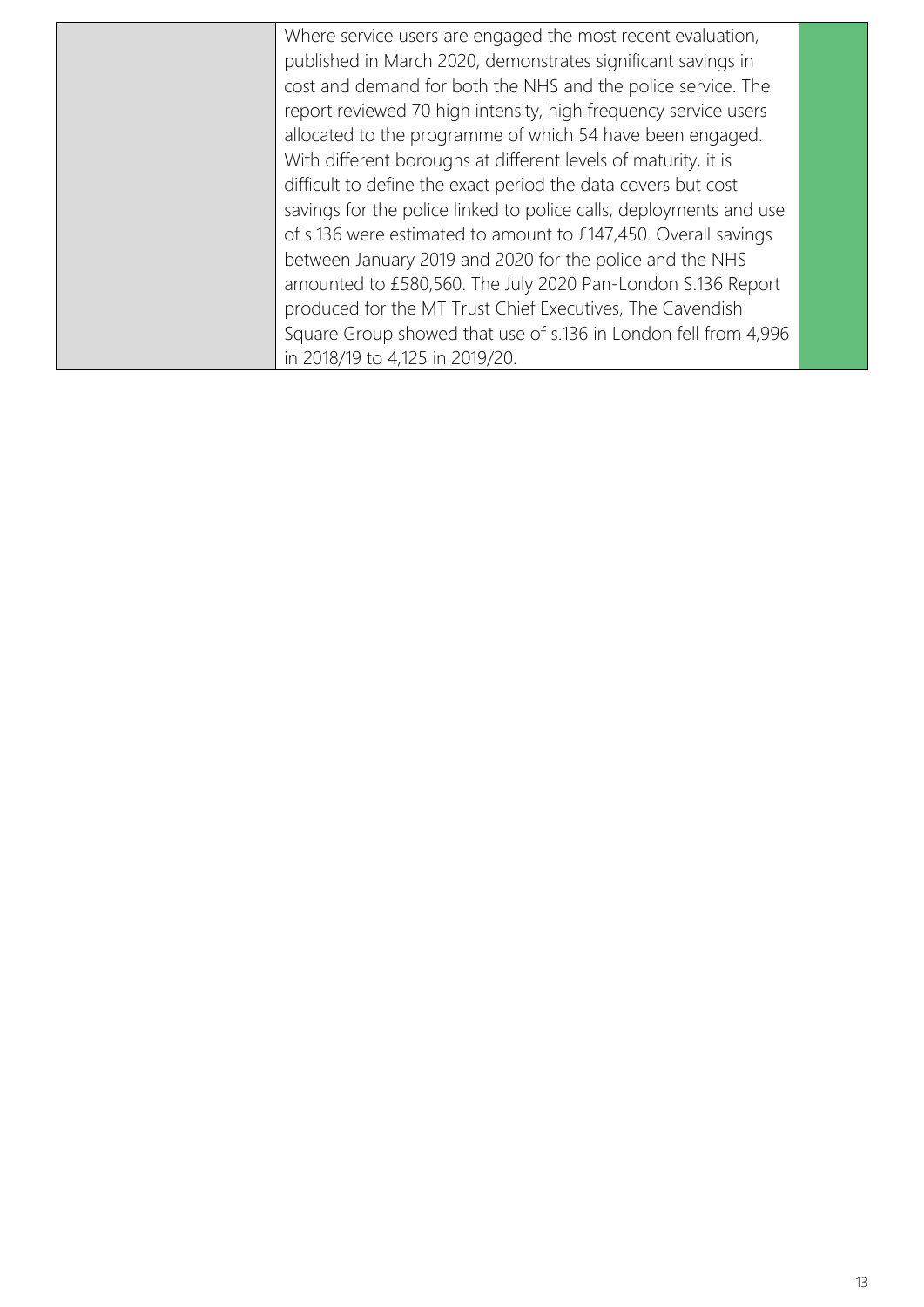## 3- Achieving the best outcomes in pursuit of justice and in support of the victims

### **Performance framework indicators**

| performance<br>to meet<br>aspiration?<br>and progress<br>Overall Victim Satisfaction rate (USS) Increase to 70%<br>71% (FYTD)<br>Inequalities for race and disabilities in Victim<br>Black, Asian and<br>$-7%$<br>X<br>Satisfaction Equality of victim satisfaction rates for<br>minority ethnic<br>victims by race and disability to within ±5% (Black,<br><b>Disabled</b><br>$-13%$<br>Asian and minority ethnic: -8% / Disabled: -6%)<br>Average length of investigations 78% of all persons<br>71%<br>$\sf X$<br>charged/summonsed to be proceeded against within 60 days of the<br>crime being recorded (69%)<br>No. of cases with outcome code 14 and 16 for DA, RASSO and VAP<br>39%<br>$\mathsf{X}$ |  |  |
|-------------------------------------------------------------------------------------------------------------------------------------------------------------------------------------------------------------------------------------------------------------------------------------------------------------------------------------------------------------------------------------------------------------------------------------------------------------------------------------------------------------------------------------------------------------------------------------------------------------------------------------------------------------------------------------------------------------|--|--|
|                                                                                                                                                                                                                                                                                                                                                                                                                                                                                                                                                                                                                                                                                                             |  |  |
|                                                                                                                                                                                                                                                                                                                                                                                                                                                                                                                                                                                                                                                                                                             |  |  |
|                                                                                                                                                                                                                                                                                                                                                                                                                                                                                                                                                                                                                                                                                                             |  |  |
|                                                                                                                                                                                                                                                                                                                                                                                                                                                                                                                                                                                                                                                                                                             |  |  |
|                                                                                                                                                                                                                                                                                                                                                                                                                                                                                                                                                                                                                                                                                                             |  |  |
|                                                                                                                                                                                                                                                                                                                                                                                                                                                                                                                                                                                                                                                                                                             |  |  |
|                                                                                                                                                                                                                                                                                                                                                                                                                                                                                                                                                                                                                                                                                                             |  |  |
|                                                                                                                                                                                                                                                                                                                                                                                                                                                                                                                                                                                                                                                                                                             |  |  |
|                                                                                                                                                                                                                                                                                                                                                                                                                                                                                                                                                                                                                                                                                                             |  |  |
|                                                                                                                                                                                                                                                                                                                                                                                                                                                                                                                                                                                                                                                                                                             |  |  |
| Reduction to 32% (37%)                                                                                                                                                                                                                                                                                                                                                                                                                                                                                                                                                                                                                                                                                      |  |  |
| Positive outcome rate for TNO Increase the positive outcome rate for<br>12%                                                                                                                                                                                                                                                                                                                                                                                                                                                                                                                                                                                                                                 |  |  |
| TNO to 12% (13%)                                                                                                                                                                                                                                                                                                                                                                                                                                                                                                                                                                                                                                                                                            |  |  |
| Total number of wanted offenders on EWMS and CRIS Reduce by 10%<br>21,176                                                                                                                                                                                                                                                                                                                                                                                                                                                                                                                                                                                                                                   |  |  |
| from the baseline (22,564)<br>$(-6%)$                                                                                                                                                                                                                                                                                                                                                                                                                                                                                                                                                                                                                                                                       |  |  |
| National File Quality Standards Reduce case failure rate to 30% (43%)<br>April 40%<br>X                                                                                                                                                                                                                                                                                                                                                                                                                                                                                                                                                                                                                     |  |  |
| May 37%                                                                                                                                                                                                                                                                                                                                                                                                                                                                                                                                                                                                                                                                                                     |  |  |
| <b>June 59%</b>                                                                                                                                                                                                                                                                                                                                                                                                                                                                                                                                                                                                                                                                                             |  |  |
| Charge to conviction rate for CT related investigations 85% over rolling<br>82%<br>X                                                                                                                                                                                                                                                                                                                                                                                                                                                                                                                                                                                                                        |  |  |
| 3 years (83%)                                                                                                                                                                                                                                                                                                                                                                                                                                                                                                                                                                                                                                                                                               |  |  |
| Note: Victim satisfaction is reported as rolling 12 month data. The User Satisfaction Survey (USS)                                                                                                                                                                                                                                                                                                                                                                                                                                                                                                                                                                                                          |  |  |
| underwent significant methodology changes for FY 2020-21. The percentage increase over this                                                                                                                                                                                                                                                                                                                                                                                                                                                                                                                                                                                                                 |  |  |
| reporting period can be attributed to these changes (namely the TDIU responses which are now                                                                                                                                                                                                                                                                                                                                                                                                                                                                                                                                                                                                                |  |  |
| reported on separately) and thus are not comparable to the previous figure (64%).<br>The charge to conviction rate for CT Investigations is dightly down on the besoling and conjustion but                                                                                                                                                                                                                                                                                                                                                                                                                                                                                                                 |  |  |

The charge to conviction rate for CT Investigations is slightly down on the baseline and aspiration but this is a 3 year rolling figure not FYTD.

### **Commentary**

#### **Legislation & Process Changes**

Since October 2019, the Operation Larimar team have made significant progress regarding embedding the recommendations of Sir Richard Henriques investigations into non-recent sexual offences against a number of persons of public prominence. In June 2020, we made changes to our General Investigation Policy around 'belief' specifically whether we automatically 'believe' a victim of crime. Following consultation with the College of Policing and the National Police Chiefs' Council (NPCC), the Metropolitan Police's definition of belief has been established as follows: *'We will believe a victim such that we record the crime allegation. From that point we will investigate impartially, and with an open mind to establish the facts'*. This policy seeks to ensure that those reporting crimes to us are treated with empathy and their allegations are taken seriously. Any investigation which follows is taken forward with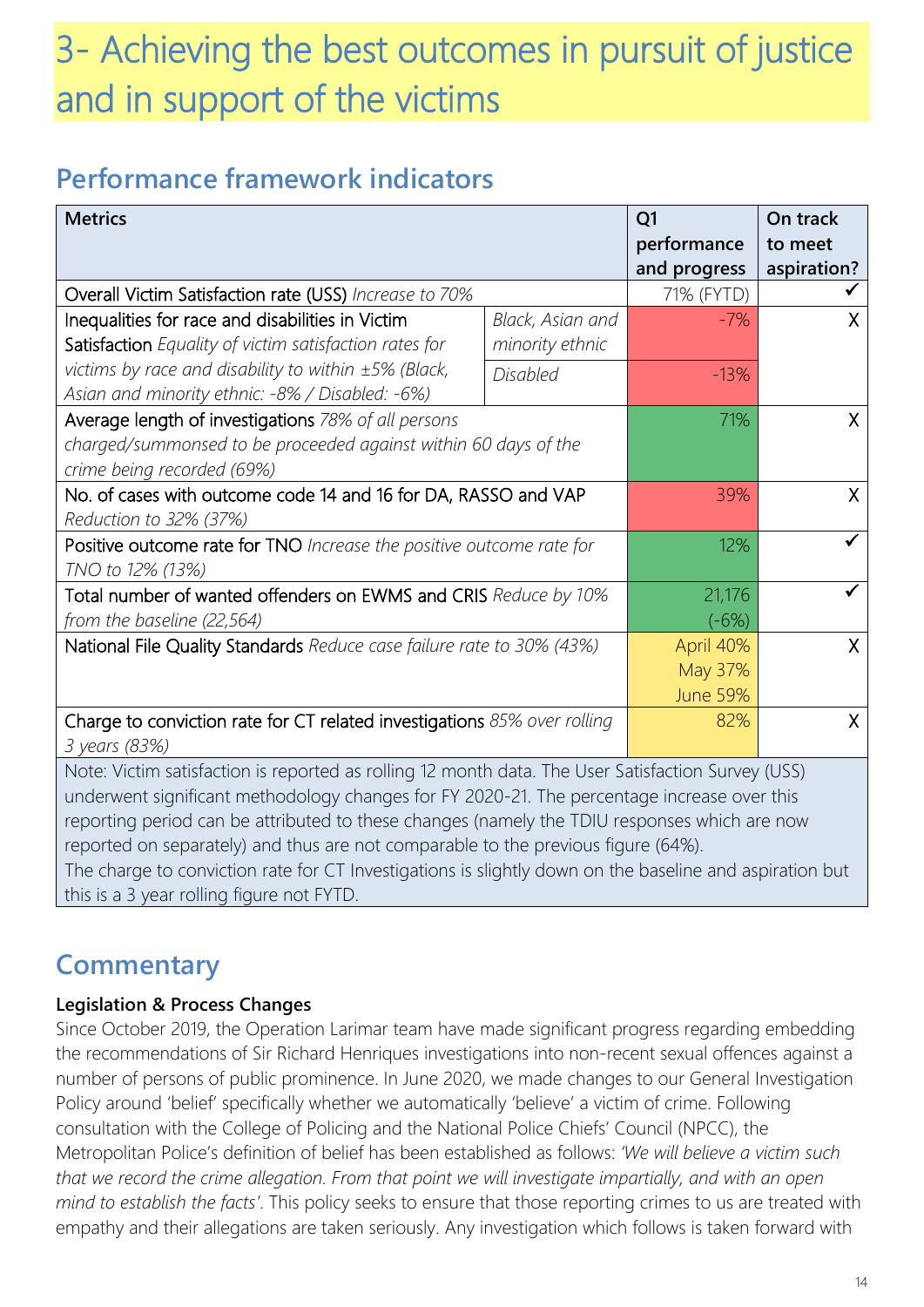an open mind to establish the facts. We have also provided training and guidance to officers to support these changes. This was supported by the release of a non-recent child abuse investigation toolkit.

Suspect Management Changes: also in June 2020, Met policy relating to the management of suspects in criminal investigations who are either on bail, released under investigation (RUI) or have been subject to a voluntary attendance interview (VA) was amended. The updated policy means that officers must now (unless exceptional circumstances apply):

- Keep suspects updated every 28 days about the progression of the investigation, and the updates should be recorded on CRIS, or where applicable, HOLMES.
- Inform suspects of the expected finish date (EFD) of the investigation. Any EFD in excess of three months should be carefully considered and extensions must be authorised by a supervising officer (detective inspector if a DA investigation).
- Inform suspects in writing if the CPS or police have made a decision to NFA an allegation, even if investigations continue into other allegations.

#### **Criminal justice Outcomes**

Operation Biarum, which commenced in March 2020 and was an investigation into county lines drug supply from an OCG based in Lambeth and Croydon, who supply drugs in and around Hastings, Sussex. The line was known as the 'P LINE', and the line holder was identified as a Lambeth gang nominal. The line was known to supply crack and heroin. As part of the investigation, numerous suspects were identified as being concerned in the supply of class A controlled drugs and modern day slavery offences. In total, 17 warrants ranging from Section 8 PACE 1984, Section 23 Misuse of drugs act 1971 and Section 46 Firearms Act 1968 were obtained for premises and vehicles concerned. Four subjects were charged with conspiracy and possession with intent to supply (PWITS) and half a kilo of heroin was recovered (£20-30k value).

#### **Operational Initiatives & Achievements**

In April 2020, prior to the Covid-19 lockdown, Forensic Services celebrated some great work at two Commendation ceremonies, held at New Scotland Yard. Commendations were awarded for a wide range of great work including activities to attain ISO 17025 Accreditation, support Counter Terrorism investigations and the Forensic contribution to the investigation of a case, which led to the first conviction for FGM in the UK. A young female attended Whipps Cross A&E with injuries that caused concern amongst the medical staff who examined her. The parents of the child gave an account where it was claimed that the child falling from a kitchen worktop onto a cupboard door caused the injuries. With the assistance of the CASO officers, the Crime Scene Examiners at Waltham Forest attended the scene on numerous occasions to gather evidence, undertaking an examination of the family home along with ensuring that all relevant areas were photographed. Of particular attention, was the kitchen cupboard door, seeking to determine if there was any evidence present that might contradict the account given by the child's parents. The cupboard door was also submitted to establish if there was any blood on the door that originated from the child. This proved negative, allowing the Mother's explanation of how her daughter's injuries occurred to be challenged. As part of the ongoing forensic support to the investigation, Forensic Practitioners undertook the painstaking task of defrosting and photographing 40 limes, which had individual notes implanted inside. The information contained on the notes subsequently provided key evidence that the person writing them believed that officers and witnesses could be 'silenced' as part of the suspect's beliefs and superstitions.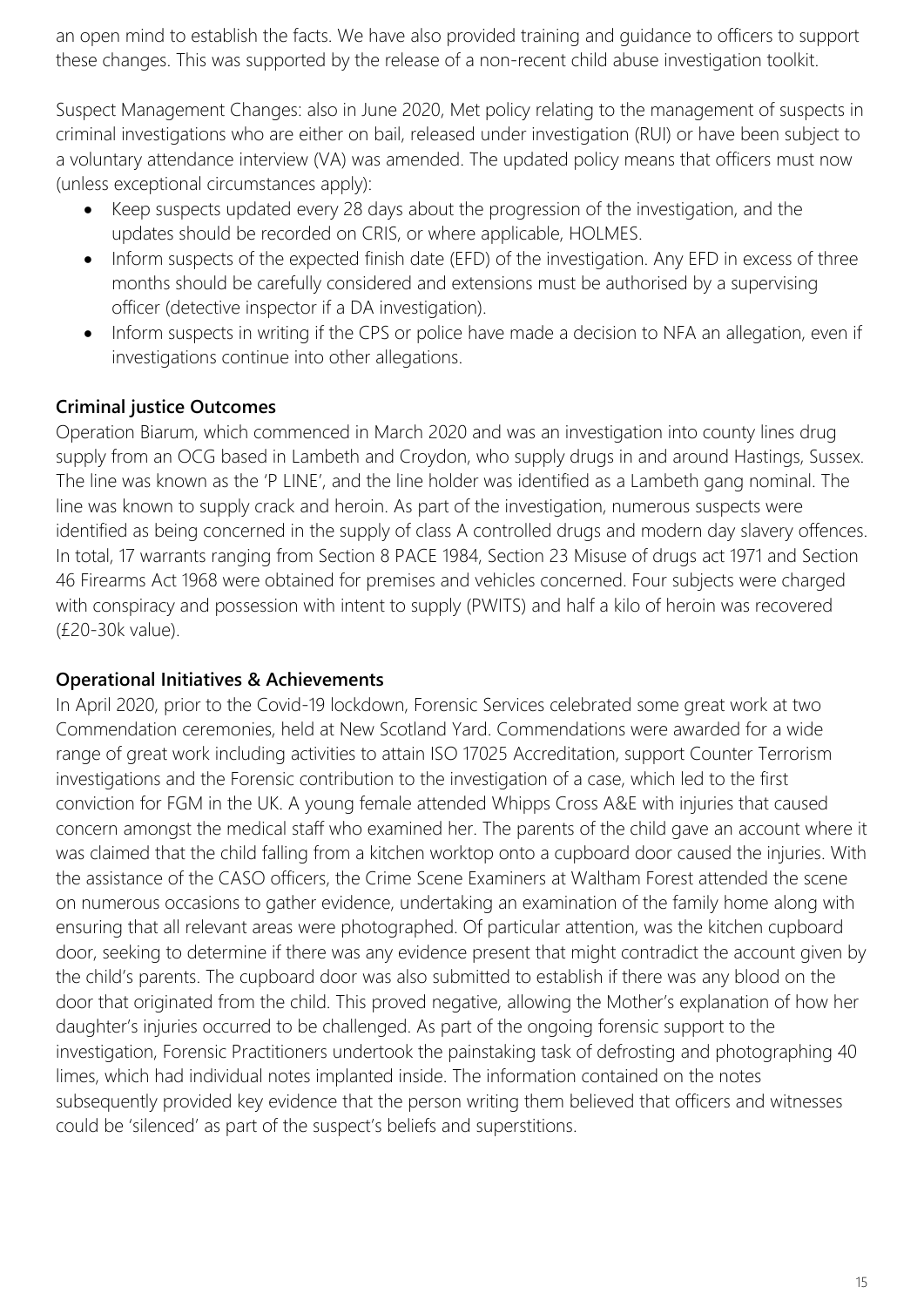| <b>Business Plan milestone</b>                                                                                                                                                                                                                                                                                                    | Update                                                                                                                                                                                                                                                                                                                                                                                                                                                                                                                                                                                                                                                                                                                                                                                                                                                                                                                                                                                                                                                                                                                                                                                                                                                                                                                                           | <b>Status</b> |
|-----------------------------------------------------------------------------------------------------------------------------------------------------------------------------------------------------------------------------------------------------------------------------------------------------------------------------------|--------------------------------------------------------------------------------------------------------------------------------------------------------------------------------------------------------------------------------------------------------------------------------------------------------------------------------------------------------------------------------------------------------------------------------------------------------------------------------------------------------------------------------------------------------------------------------------------------------------------------------------------------------------------------------------------------------------------------------------------------------------------------------------------------------------------------------------------------------------------------------------------------------------------------------------------------------------------------------------------------------------------------------------------------------------------------------------------------------------------------------------------------------------------------------------------------------------------------------------------------------------------------------------------------------------------------------------------------|---------------|
| <b>INVESTIGATIONS</b>                                                                                                                                                                                                                                                                                                             |                                                                                                                                                                                                                                                                                                                                                                                                                                                                                                                                                                                                                                                                                                                                                                                                                                                                                                                                                                                                                                                                                                                                                                                                                                                                                                                                                  |               |
| We will step up TDIU -<br>Continual training to raise<br>PIP level 1 investigation,<br>quality crime recording,<br>and to improve decision-<br>making skill as well as<br>victim support.<br>We will rollout out SAP BI -<br>new CRIS system - which<br>will assist officers in<br>creating reports for victims<br>and streamline | We have built in to the shift patterns set training days for the<br>Crime Management Service (CMS) and Telephone & Digital<br>Investigation Unit (TDIU) twice a year. This is a new<br>development which started earlier in 2020. The second session<br>was suspended due to Covid-19. Within the training days, we<br>have investigative material content which has included<br>stalking/harassment, fraud and dangerous dogs by specialist<br>officers. We have also held a TDIU training session within our<br>training days by a MASH sergeant, specifically to improve<br>decision making and safeguarding around vulnerability.<br>In addition, on-line training sessions have been recorded and<br>distributed on Vehicle Crime reduction/prevention, and a<br>training library has been created containing useful tools to<br>assist decision making and investigative development.<br>We are evaluating the effectiveness of the on-line training<br>before further advancement. We will consider having training<br>"away days" next year again but this will depend on a variety<br>of factors with the health of our workforce being a priority.<br>This has been delivered and internal training was delivered to<br>achieve seamless transition. New searches were built to<br>provide required data. No impact on usual business. |               |
| investigation process<br>We will have introduced<br>IIOC teams on each BCU.<br>A centralised team with                                                                                                                                                                                                                            | Milestone achieved. The BCU Online Child Sexual Abuse &<br>Exploitation (OCSAE) teams provide a consistent operating<br>model for the investigation of Indecent Images of Children<br>(IIOC) across the Met. IIOC investigations held under the<br>governance of each BCU Safeguarding strand, OCSAE<br>Governance Board and Met Safeguarding Board.<br>The new OCSAE BCU teams will streamline the response to<br>online offending and these teams will be subject to a full<br>evaluation process to ensure effectiveness. We will conduct an<br>evaluation from April 2020 over a six month period to identify<br>benefits of having made these changes as well as any<br>improvements and learning opportunities in the approach of<br>obtaining search warrants and production orders in the Met.<br>Since September 2019, a team from Met Detention have been                                                                                                                                                                                                                                                                                                                                                                                                                                                                              |               |
| single ownership will lead to<br>reduce RUI/Biometrics stock<br>(Biometrics applications<br>sought to retain DNA for                                                                                                                                                                                                              | reviewing older RUI stock from 2017-2019, finding outcomes<br>and updating/closing the corresponding custody records. Each<br>closed record has ensured PNC and biometrics<br>retention/destruction are updated as appropriate. An<br>electronic form has been developed enabling Officers in                                                                                                                                                                                                                                                                                                                                                                                                                                                                                                                                                                                                                                                                                                                                                                                                                                                                                                                                                                                                                                                    |               |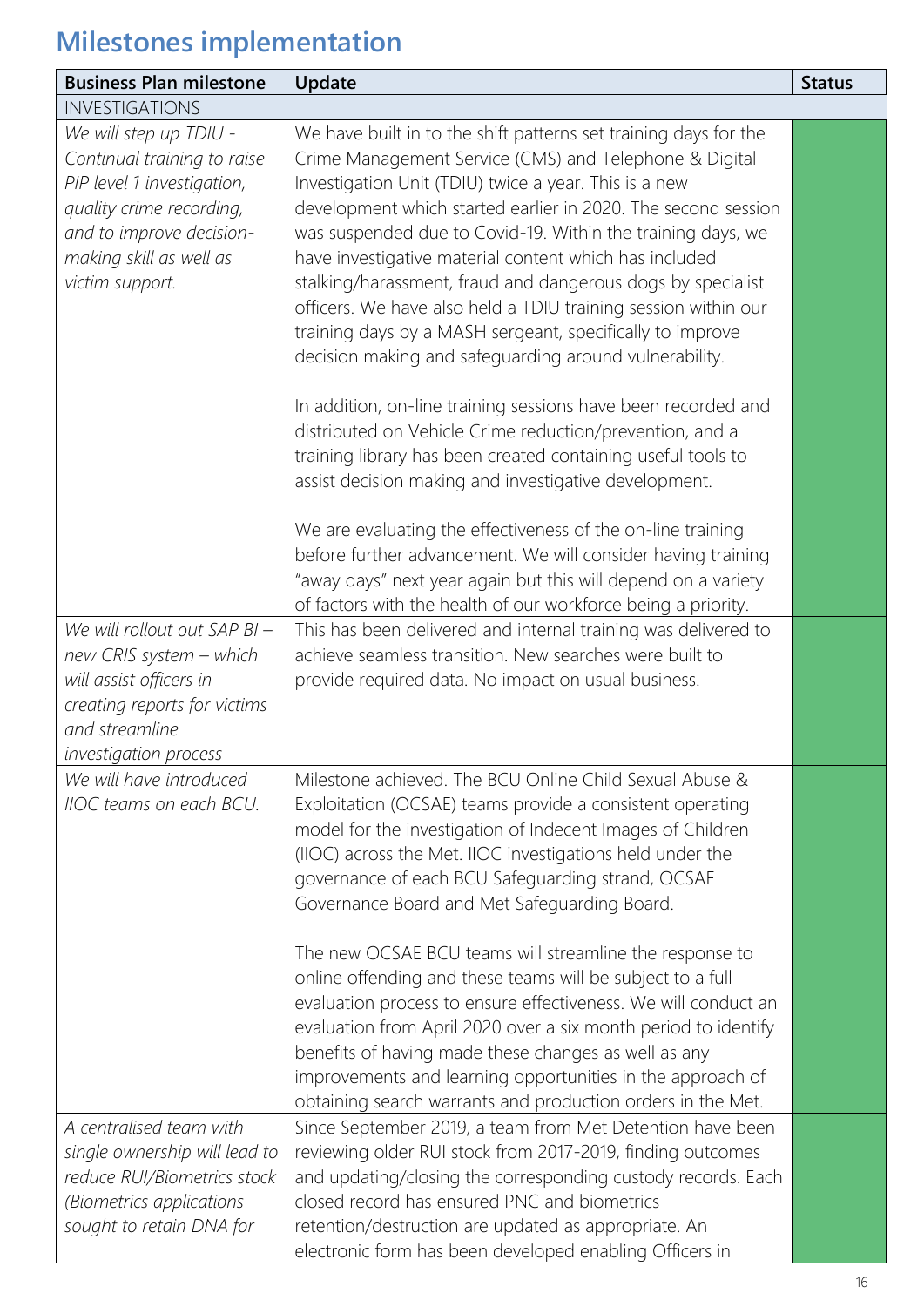| high harm offenders who<br>have been NFA'd).                                                                                                                                                                                                                                                                                             | Charge (OICs) to send their NFA/PCR results to custody suites<br>directly, supported with guidance on the intranet and<br>individual e-mails to every RUI OIC - providing a mechanism<br>to prevent a future stock build-up. From 53,367 RUI Custody<br>records on 9th September 2019 the stock has reduced by<br>almost 51% to 26,217 on 18th July 2020.                                                                                                                                                                                                                                                                               |                                   |
|------------------------------------------------------------------------------------------------------------------------------------------------------------------------------------------------------------------------------------------------------------------------------------------------------------------------------------------|-----------------------------------------------------------------------------------------------------------------------------------------------------------------------------------------------------------------------------------------------------------------------------------------------------------------------------------------------------------------------------------------------------------------------------------------------------------------------------------------------------------------------------------------------------------------------------------------------------------------------------------------|-----------------------------------|
| <b>MODERN SLAVERY</b>                                                                                                                                                                                                                                                                                                                    |                                                                                                                                                                                                                                                                                                                                                                                                                                                                                                                                                                                                                                         |                                   |
| In Quarter 1, we will set up<br>Project Enterprise to better<br>coordinate modern slavery<br>investigations and<br>identification of lead<br>investigation/prosecution<br>agency. This will be<br>evaluated in Quarter 3.                                                                                                                | Covid-19 significantly affected a number of the partners in<br>Project Enterprise regarding the people involved and the time<br>they could dedicate to it. Although it has been set up to a<br>degree, there is still work to go to ensure it is embedded in<br>everyday processes of all partners. Within the Met, all our<br>current operations go through Project Enterprise. We have<br>received 48 requests for either assistance, deployments or<br>intelligence to date. Project Enterprise has recently been<br>awarded some Home Office surge fund money so will invest<br>this in enhancing and embedding Project Enterprise. |                                   |
| <b>CRIMINAL JUSTICE</b>                                                                                                                                                                                                                                                                                                                  |                                                                                                                                                                                                                                                                                                                                                                                                                                                                                                                                                                                                                                         |                                   |
| We will improve Victims<br>Code of Practice (VCOP)<br>service by investing in our<br>CRIS system, so it can<br>provide enhanced victim<br>focus, identifying those who<br>require a standard or<br>enhanced service and<br>signposting Victims Code of<br>Practice requirements and<br>support services. Delayed<br>2019/20 Q3 milestone | Progress was initially delayed due to VCOP changes from the<br>Ministry of Justice and subsequent funding gap. The developer<br>has provided the updated quote for the changes to our IT<br>system. Once the board approves these changes, it is<br>anticipated these changes will take 6-9months.                                                                                                                                                                                                                                                                                                                                      |                                   |
| We will work closely with<br>criminal justice partners to<br>improve the management<br>of risk and the prevention<br>of reoffending through the<br>delivery of the National<br>Probation Service-led<br>rationalisation programme.<br>Delayed 2019/20 Q4<br>milestone                                                                    | NPS work to bring Probation Services together under a Unified<br>Model continues, and June 2021 remains the planned<br>implementation date. The response to Covid-19 has led to a<br>decision to modify plans: the NPS now plan to bring the<br>delivery of Unpaid Work and behavioural change programmes<br>under the remit of the NPS. Through the London Criminal<br>Justice Board, the Met continues to work closely with NPS<br>colleagues to support implementation of their new delivery<br>model.                                                                                                                               | <i>Impacted</i><br>by<br>Covid-19 |
| We will create a training<br>package to improve the<br>knowledge of youth<br>offending teams and the<br>understanding of the<br>referral process. Delayed<br>2019/20 Q4 milestone                                                                                                                                                        | The training package has been developed, which now requires<br>sign off by Senior Management and a decision made around<br>the best process for delivery, whether it be face to face<br>training or through an electronic training facility. Multiple<br>electronic delivery methods are being explored: NCALT<br>(although the time taken to authorise as a mandatory package<br>would cause further delays) or LinkedIn Learning (however<br>reporting and management information issues arise with this<br>option). The intention is to circulate the package to all recruit<br>trainers. Anticipated delivery remains in Q2.        |                                   |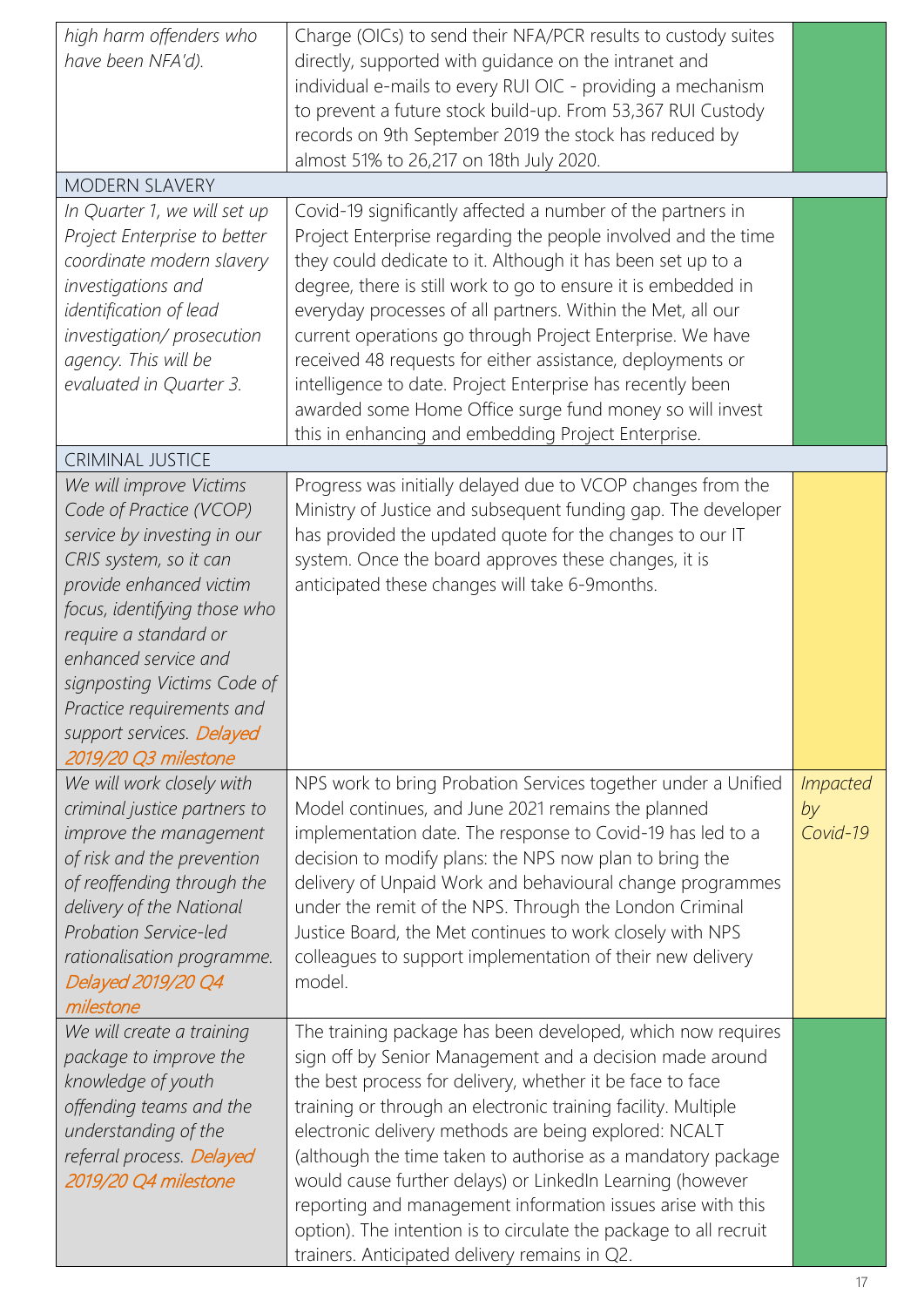| In addition to this, long term, there will be toolkits on the |
|---------------------------------------------------------------|
| Intranet offering advice and guidance around YOT processes    |
| to ensure effective practice and consistency across the Met.  |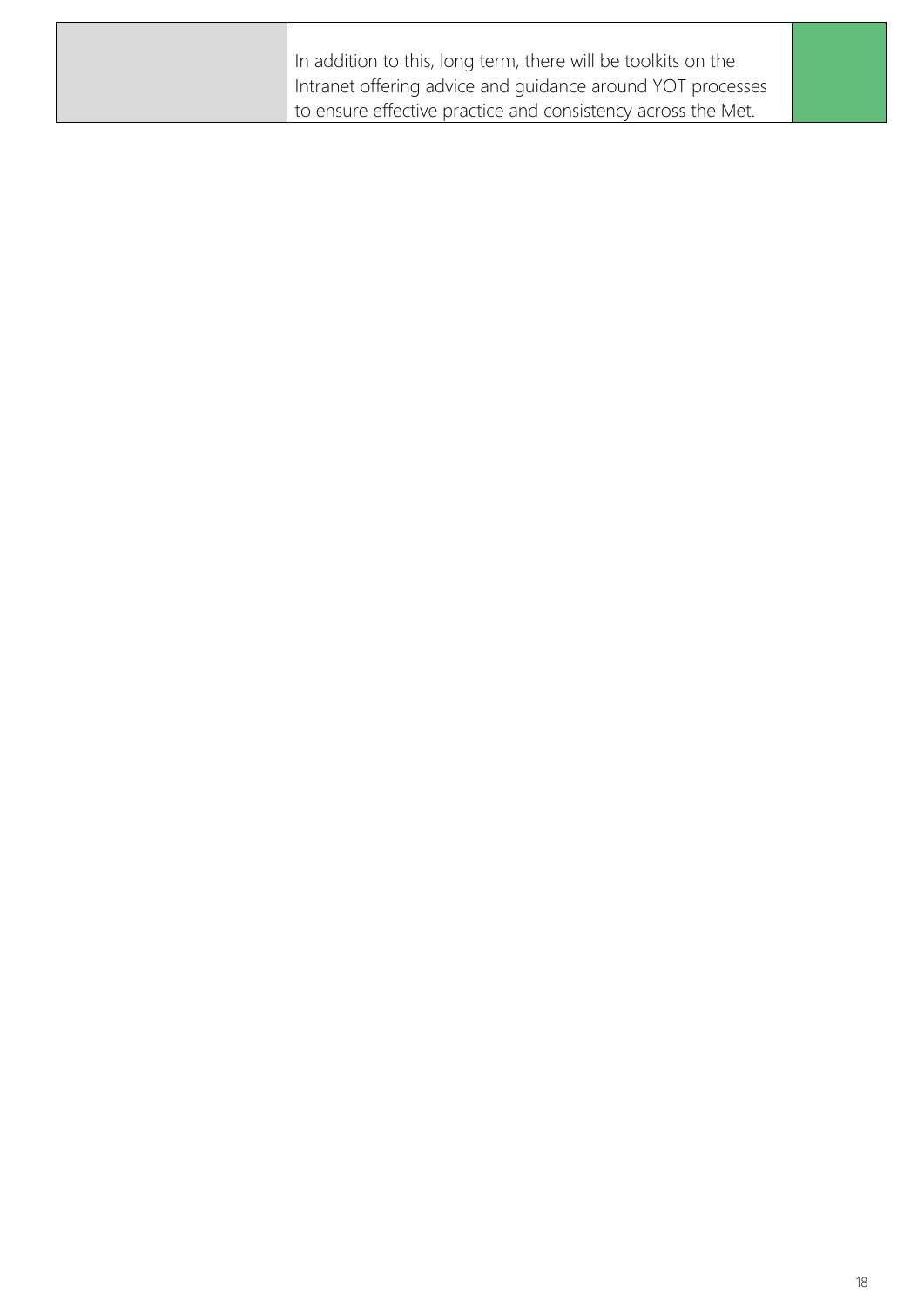### **Performance framework indicators**

| <b>Metrics</b>                                                          | Q <sub>1</sub> | On track to |
|-------------------------------------------------------------------------|----------------|-------------|
|                                                                         | performance    | meet        |
|                                                                         | and progress   | aspiration? |
| Number of officers trained in PNC Lite or PNC Full 90%                  | Establishing   |             |
|                                                                         | data feed      |             |
| Completion of Information & You training for all staff 80% (43.5%)      | 47.2%          |             |
| No. of officers and staff registered for Linked In Learning 75% (6,417) | 10,074 (20.4%) |             |
| Use of MetInsights by identified cohort 30% usage each month            | Awaits Q1 data |             |
| Compliance with statutory time limits for DPA 90% compliant within      | 77%            |             |
| statutory time limits (60%)                                             |                |             |
| Compliance with statutory time limits for FOIA 90% compliant within     | 68%            |             |
| statutory time limits (54%)                                             |                |             |
| Number of Data Sharing Agreements Establish baseline                    | 18             |             |
| Number of data breaches Establish baseline                              | 71             |             |
| Note: Data feeds are being established for the remaining metrics.       |                |             |

### **Commentary**

#### **Drone Capability**

There is now a trained team of drone pilots in Protective Security Operations authorised to support Metropolitan Police operational needs. The use of drones by police officers is highly governed. The PSO Counter Terrorism Unmanned Aerial Vehicle (CTUAV) team are the only unit with the authority to proactively pilot drones for policing purposes, supported by the Drone Governance Board (chaired by the Commander for Security). The team have dual capability, enabling them not only to pilot drones but also to mitigate them. Should there be a threat to life incident or CT threat involving a suspect drone, the CTUAV Team are able to deploy and take counter measures to remove the threat, as part of both spontaneous and pre-planned operations.

#### **Mobile Workforce**

By April 2020, 4,000 new tablets had been issued to Neighbourhood and Response officers, replacing the old model. Neighbourhood and Safer Transport Teams are being provided with a 7" Toughpad that fits into the Met vest pocket, whilst Response officers, Taskforce, Aviation and Traffic have a choice of 10" or 7" device. The tablets are more powerful than existing laptops and desktops, with improved battery life. Features include: Microsoft Teams and One Drive, together with its instant messaging and video conferencing capability; video streaming, LinkedIn Learning and web-based tools; Evidential files shared with CPS via Box and future capability in the pipeline (eg CONNECT). To embed and support a mobile workforce, and enable effective remote working, the Digital Experience Team and Tech Bar colleagues put together a series of IT Tips sessions. As well as the live virtual training sessions, a number of training videos and guides were made available.

Since lockdown began, Digital Policing have accelerated several technologies to make life easier for officers and staff in our new ways of working. OneDrive has been rolled-out allowing users to share files in Teams Instant Messaging/Chats and enables users to share files and allows collaborative editing / reviewing of the same file by multiple users. In addition, Digital Policing have deployed new capabilities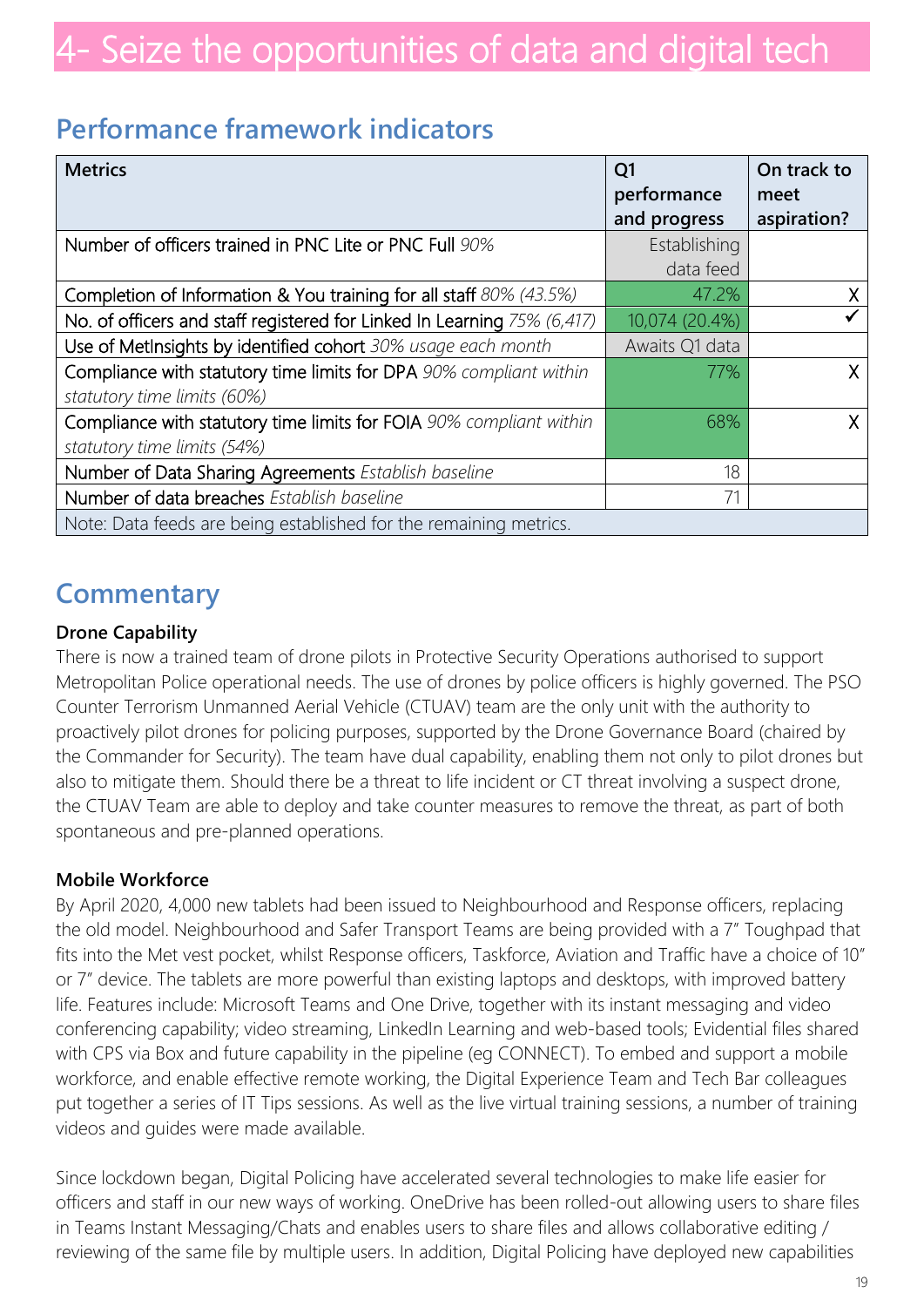in Teams: Invite external people to meetings – for partnership or supplier meetings; Online Whiteboard – for training classes and workshops; Live Captions - to help deaf and hearing-impaired colleagues to participate in meetings; and Video enabled justice – we have linked Teams to HM Courts IT to enable remote hearings and officers to give evidence remotely from their tablet or laptop. Met Detention are working with HM Courts on the rules and processes for this new capability.

#### **Data Office**

We are now in the next phase of developing our data capabilities to effectively enable the Met to access, use and handle data within an ethical and legal framework. The Data Office is already delivering, particularly with its latest Covid-19 Performance Monitoring Dashboard and Met Detention Dashboard. These dashboard are available to everyone across the Met and continue to help the Command team to understand the impact of Covid-19 on crime, demand, enforcement and workforce abstractions. It regularly supplies data and products to Management Board, the Gold and Silver Crisis teams and external partners in order to assist with our collective response to policing during the pandemic.

In addition, there has been significant improvement with regards to our data legislation compliance. Over the last year we have continued to invest in data governance, as well as streamlined processes to respond to public requests and this has resulted in a positive impact. As an illustrative example: Rights of Access Requests (ROARs) have shown a vast improvement with currently 75.5% despatched on time (average across December 2019 to July 2020), a 40.3% increase when compared with the previous year (35.2% average across December 2018 to July 2019). This was against a backdrop of increasing volumes – we despatched 42.2% more ROAR cases in the latter period compared to the former.

| <b>Business Plan milestone</b>                                                                            | Update                                                                                                                                                                                                                                                                                                                                                                                                                                                                                                                                                                                                                   | <b>Status</b> |
|-----------------------------------------------------------------------------------------------------------|--------------------------------------------------------------------------------------------------------------------------------------------------------------------------------------------------------------------------------------------------------------------------------------------------------------------------------------------------------------------------------------------------------------------------------------------------------------------------------------------------------------------------------------------------------------------------------------------------------------------------|---------------|
| <b>DIGITAL AND IT</b>                                                                                     |                                                                                                                                                                                                                                                                                                                                                                                                                                                                                                                                                                                                                          |               |
| We will upgrade our crime<br>recording system (CRIS)<br>and move to Azure for<br>better system stability. | CRIS was migrated to the Microsoft Azure Cloud in March and<br>represents the most significant CRIS IT upgrade since its launch<br>in 1995. The primary objective was to reduce operational risk to<br>service by moving off ageing IT hardware and unsupported<br>underlying software. This was achieved by upgrading the<br>software and moving it to a modern Azure hardware platform.<br>This has significantly reduced the risk of major outages to this<br>business critical system. It has also helped cater for the shift in<br>CRIS mobile usage and working patterns as a result of the Covid-<br>19 pandemic. |               |
|                                                                                                           | The project also delivered improved reporting functionality which<br>has delivered a better user experience with faster searches,<br>greater reliability and a wealth of improved reporting features.<br>Moving to Azure has allowed Digital Policing to remove 389<br>legacy servers from the estate and given the flexibility to ramp<br>down the new CRIS IT infrastructure in a flexible way when<br>CONNECT goes live.                                                                                                                                                                                              |               |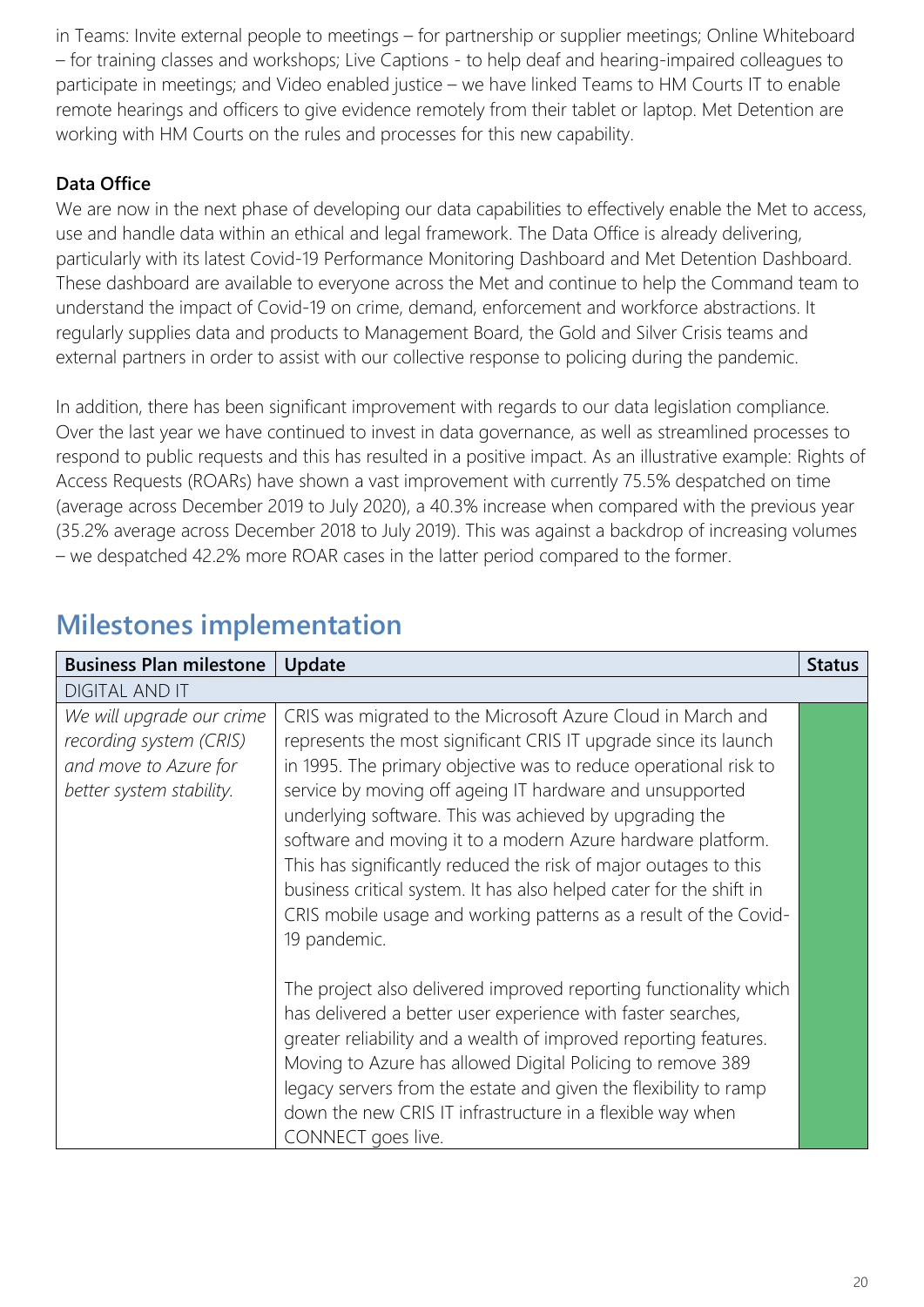## 5- Care for each other, work as a team and be an attractive place to work

### **Performance framework indicators**

| <b>Metrics</b>                                                                                                                                | Q <sub>1</sub><br>performance | On track<br>to meet |
|-----------------------------------------------------------------------------------------------------------------------------------------------|-------------------------------|---------------------|
|                                                                                                                                               | and progress                  | aspiration?         |
| Representative workforce - Ethnicity Proportion of Black, Asian and                                                                           | Officer 15.3%                 | X.                  |
| minority ethnic officers to increase to 19% by March 22 (15.2%) /                                                                             | Staff 26.2%                   |                     |
| Proportion of Black, Asian and minority ethnic staff to increase to 27%<br>by March 22 (26.1%)                                                |                               |                     |
|                                                                                                                                               | Officer 27.8%                 | X                   |
| Representative workforce - Gender Police Officers to increase to 30%<br>female by March 22 (27.6% / Police Staff to remain over 50% female by | Staff 56.5%                   |                     |
| March 22 (56.7%)                                                                                                                              |                               |                     |
| Representative recruitment - Ethnicity                                                                                                        |                               | X                   |
| Black, Asian and minority ethnic recruit proportion 35% from March 20                                                                         | 15.3%                         |                     |
| $(17.4\%)$ .                                                                                                                                  |                               |                     |
| Black, Asian and minority ethnic female officers 12.7% from March 20                                                                          | 5.1%                          |                     |
| $(5.3\%)$ .                                                                                                                                   |                               |                     |
| Black, Asian and minority ethnic female staff 20.4% from March 20                                                                             | 15.6%                         |                     |
| $(19.4\%)$                                                                                                                                    |                               |                     |
| Representative recruitment - Female Officer Female 45% from March                                                                             | 33.1%                         | X                   |
| 20 and 50% from March 21 (32%)                                                                                                                |                               |                     |
| "I am treated with fairness and respect" (Staff Survey) Year on year                                                                          | Available Q3                  |                     |
| increase (72%)                                                                                                                                |                               |                     |
| "I can be myself at work" (Staff Survey) Year on year increase (74%)                                                                          | Available Q3                  |                     |
| Timeliness of OH services 94% achievement of weighted target across                                                                           | 96%                           |                     |
| all services (94%)                                                                                                                            |                               |                     |
| No. of positive outcomes for assaults on officers & staff 75% positive                                                                        | 77%                           |                     |
| outcomes (64%)                                                                                                                                |                               |                     |
| No. of days lost to sickness - Average days lost (%) 0.5% point                                                                               | 2.8%                          |                     |
| reduction (reducing the number of sick days by 10%) (4.1%)                                                                                    |                               |                     |
| "My line manager takes an interest in my wellbeing" (Staff Survey)                                                                            | Available Q3                  |                     |
| Year on year increase (76%)                                                                                                                   |                               |                     |
| Overall engagement score (Staff Survey) Year on year increase (58%)                                                                           | 65%                           |                     |
| "I have the right equipment" (Staff Survey) Year on year increase                                                                             | Available Q3                  |                     |
| (44%)                                                                                                                                         |                               |                     |
| "There are good career opportunities for me at the Met" (Staff                                                                                | Available Q3                  |                     |
| Survey) Year on year increase (45%)                                                                                                           |                               |                     |
| Note: The baseline for the number of positive outcomes for assaults on officers & staff has been                                              |                               |                     |

revised down following work completed by the Op Hampshire team. The overall engagement score from the Covid-19 pulse survey returned a 7 percentage point increase on the 2019 staff survey. The other 5 staff survey metrics will be reported on in autumn/winter 2020.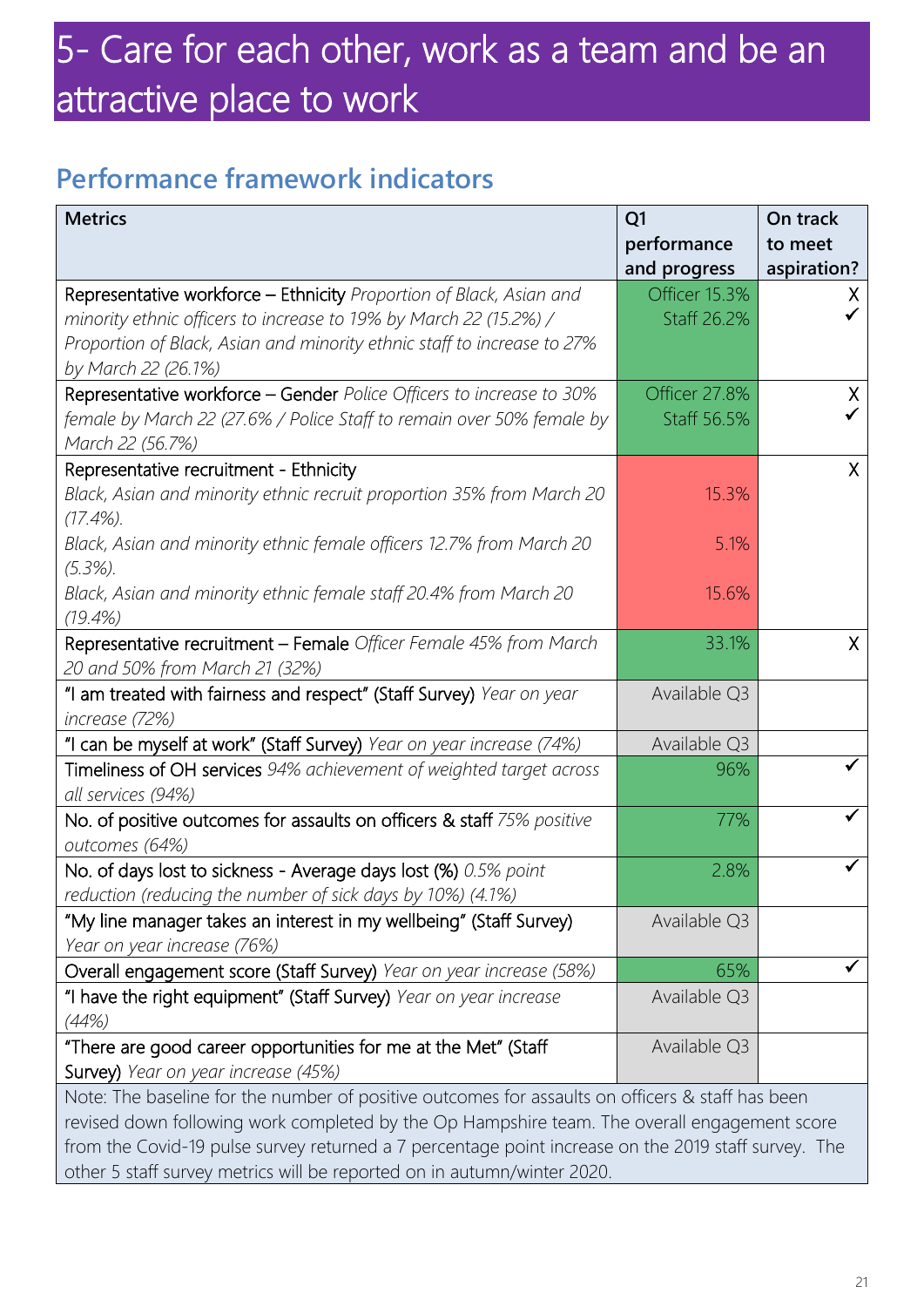### **Commentary**

#### **Wellbeing and Workforce Resilience**

During this quarter we rapidly reviewed and developed new approaches to ensure that officers and staff had the safety equipment and support needed in response to the pandemic. This has included:

- Specific occupational health risk assessment for Black, Asian & Minority Ethnic colleagues and vulnerable colleagues who are concerned they may be at a disproportionate risk from Covid-19
- A guide for all our line managers capturing any policy amendments and new processes to support them to best care for their teams
- The review of our mobile wellbeing service to provide support covering a range of topics including: managing stress; mental health awareness week; managing fatigue; working from home wellbeing; setting up your equipment to work safely from home; physical exercise and building your own exercise plan
- The Safety & Health Risk Management Team supporting the development of Covid-19 risk assessments and implementation of mitigating controls in the workplace
- Conducted Covid-19 building related risk assessments to support secure and assure a Covid-19 safe work environment
- Internal blog from our Chief Medical Officer to myth-bust and reassure about the facts of Covid-19 and how to protect those who you live with who are vulnerable

In May 2020, we ran a survey to understand the impacts the pandemic was having on the workforce – seeking their views on a range of important issues including if they have the information they need to do their roles; the right support for their wellbeing and if they continued to feel connected to the Met. This included a range of Covid-19 specific demographics such as the PHE vulnerability categories and if people were working remotely. With over 20,500 responses, results showed the overall engagement had increased to 65% (+7% from October 2019) and the two most positive Covid-19 specific questions: "We are adapting well as a team to changes in work conditions caused by the Covid-19 pandemic" and "I am able to access timely/helpful communications about changes in policy or operations because of Covid-19" were both at 73%.

In addition, HR and Met Blue Light Champions collaborated to host a series of inspirational webinars and virtual talks with guest speakers around mental health awareness. Each session included tips on how you can take better care of yourself with a focus on kindness, especially in these challenging times. In addition, the Wellbeing Webinar team hosted sessions covering a range of subjects: Stress Awareness, Working from Home, Managing fatigue, Temporary Working from Home, Physical Activity and exercise to mark Mental Health Awareness Week.

In June 2020, the Met's Network of Women (NoW) launched a scheme offering coaching, mentoring and reverse mentoring support across the Met. The scheme was open to all across the organisation, whether a police officer or a member of police staff, regardless of rank/grade or gender. Coaching and mentoring within the workplace helps to improve an individual's performance on the job. This can involve helping individuals to enhance their current skills, develop new skills and set realistic goals for the future. This launch was supported by a serious of blogs from NoW members who are either mentors or coaches or have previously benefited from this support, to find out what's involved.

#### **Awareness Activity**

The Met commemorated Windrush Day 2020, which was first introduced in June 2018 on the 70th anniversary of the Windrush migration, to pay tribute to the outstanding and ongoing contribution of the Windrush Generation and their descendants, some of whom now work for the Met Police. Many Met Police officers and staff are children of the Windrush Generation and their stories were published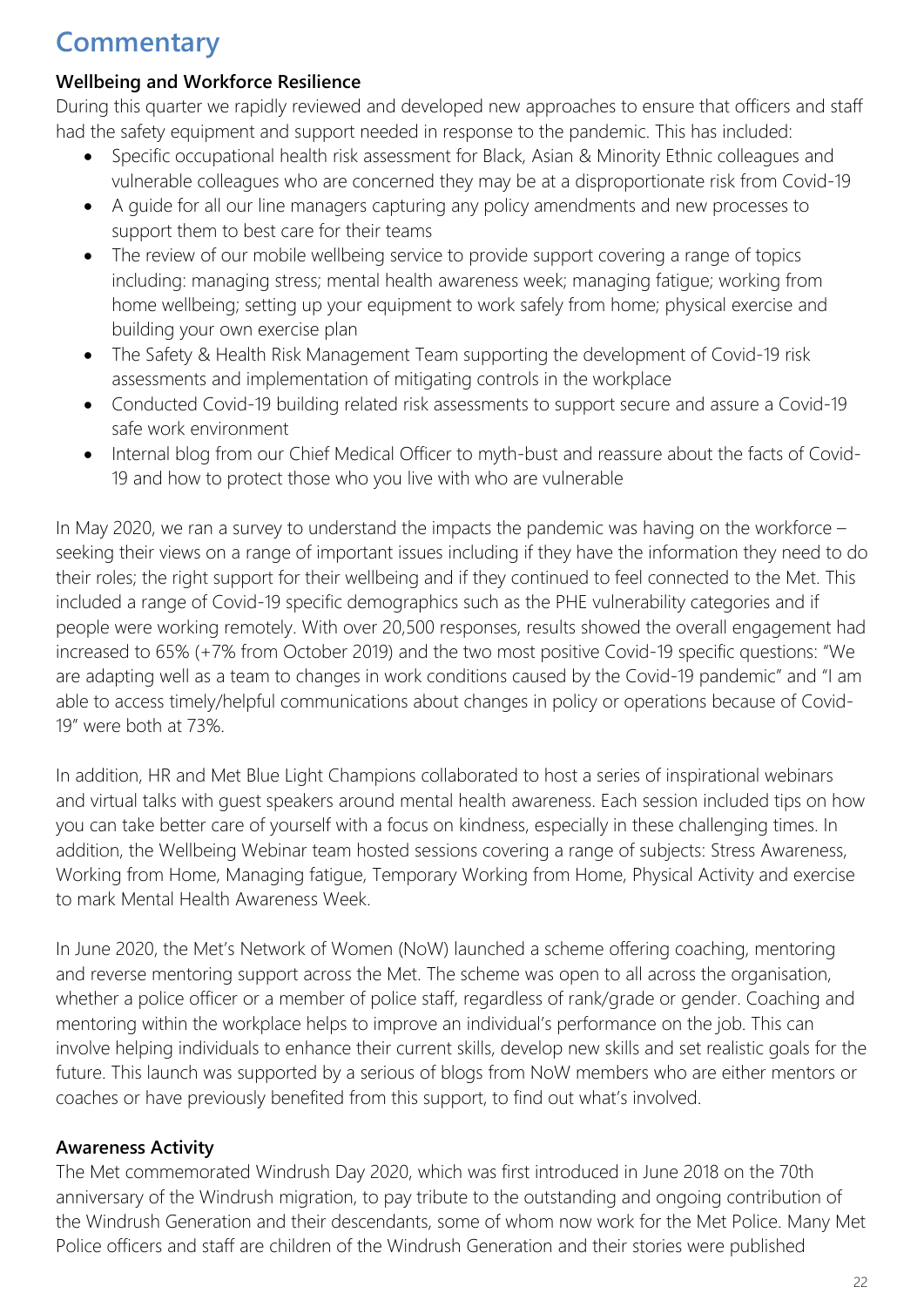describing what Windrush and Windrush Day this means to them. In addition, a series of self-education resources were signposted.

In May 2020, the Met observed the National Day for Staff Networks by recognising the great work carried out by staff networks and associations across the UK. A range of staff support associations (SSAs) are in place in the Met, representing the great breadth of our workforce, which in turn is a snapshot of the diversity of London as a whole. SSAs bring together individuals to share personal experiences and provide support to each other. They also support the Met in improving both its representation at all levels and service delivery to both employees and the communities of London. The SSAs have intensified activity during the Covid-19 pandemic and this includes:

- Disability Staff Association being active in ensuring that colleagues are supported in their needs for specialist equipment and OH support.
- Association of Muslim Police & Black Police Association being active in the issue of how Covid-19 may have a disproportionate impact on Black, Asian and minority ethnic colleagues and the wider community, and providing support and reassurance whenever possible.
- The Chinese & Southeast Asian Staff Association sitting on the NPCC Community Cohesion & Hate Crime Gold Group, and have been providing advice and guidance that will inform national decision-making.

#### **Welfare**

In April 2020, a man who coughed on a police officer and claimed to have the Coronavirus has been sent to jail for six months. The case is believed to mark the first jail sentence in London imposed for a Covid-19 related incident involving a police officer. In addition, from June 2020, Operation Hampshire has now expanded its remit to support officers and staff who are victims of all hate crime while on duty. In addition, direct wellbeing support was made available for the policing response to protests that took place in June 2020. This was implemented based on direct feedback provided by officers involved in the policing operation. During the operation there was a dedicated welfare station, where officers could get refreshments or speak to support networks, including our staff support associations and the Met Chaplain. In addition, a welfare cell was put in place to make sure that every officer is debriefed before they go off duty. We also delivered bespoke occupational health support to officers deployed on the front line of policing protests which included internal communication and signposting the support available to teams through a simple easy to use one page flyer, promoted through the operational policing command structure.

#### **Retired Officers returning to the Met**

In April 2020, just over two-weeks after the Commissioner asked former colleagues to consider returning to help build further resilience during the Covid-19 outbreak, the first intake of ten officially set out on their new Met journey – with the second intake beginning their bespoke training. In addition, over 50 former officers have applied to return as a member of the Special Constabulary where they will be committing at least 16 hours a week. Other former officers are amongst hundreds who want to volunteer.

Throughout this quarter we have continued to bring to life the support we provided our officers and the staff, and the work we are doing to make the Met an attractive place to work through first person stories on the intranet – this has included stress awareness; disability passports and the extension of our pilot exploring more flexible ways of working with the further roll out of our central job share database. In addition, to support our aspirations for a representative workforce – we have continued to actively target recruitment from within under-represented communities through the use of transformed attraction and recruitment processes with targeted marketing campaigns, new recruitment pathways, local officers as mentors, and an online information portal.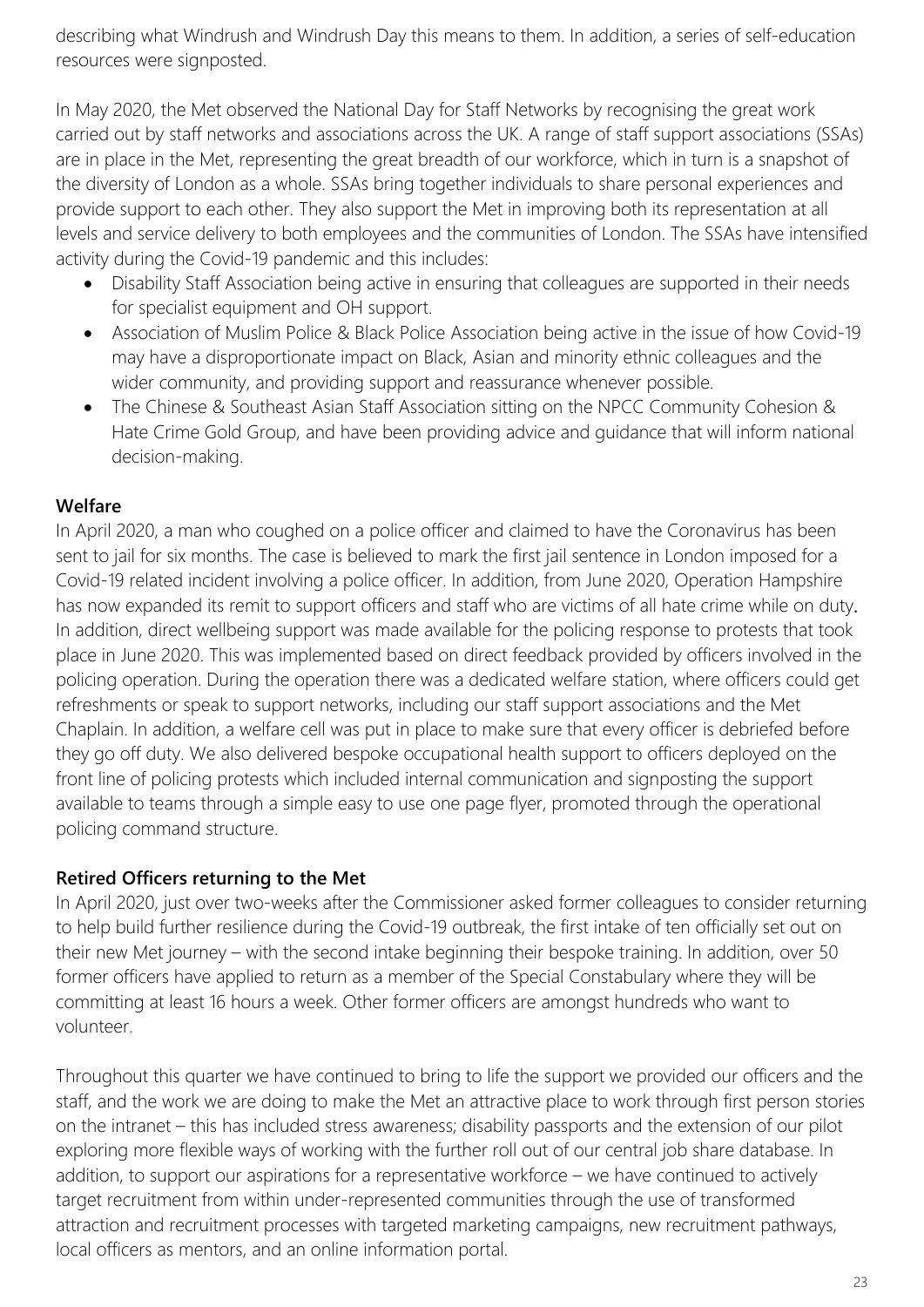| <b>Business Plan milestone</b>  | Update                                                           | <b>Status</b> |
|---------------------------------|------------------------------------------------------------------|---------------|
| <b>PEOPLE</b>                   |                                                                  |               |
| We will create an additional    | This has been delivered. A third instructional facility and team |               |
| Taser training facility and a   | is in place at Shoreditch Taser Training. This has increased     |               |
| third team of Taser instructors | Taser training capacity by 50%, delivering an additional 864     |               |
| to increase our capacity to     | initial course spaces and in excess of 3,400 refresher spaces    |               |
| deliver one third more Taser    | per annum.                                                       |               |
| courses and refreshers per      |                                                                  |               |
| annum.                          |                                                                  |               |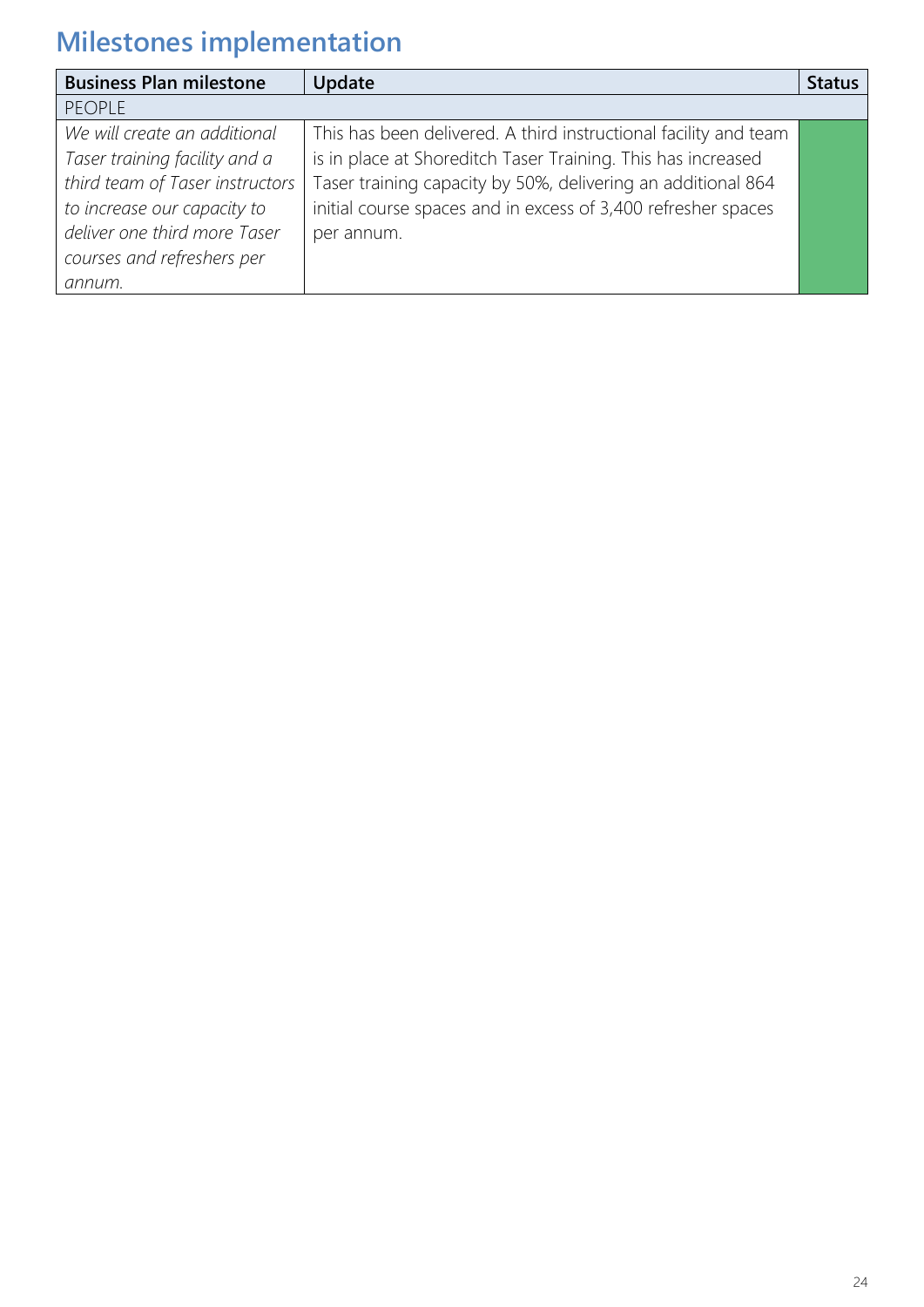## 6- Learn from experience, and from others and constantly strive to improve

### **Performance framework indicators**

| <b>Metrics</b>                                                                                                                                                                                                       | Q <sub>1</sub><br>performance    | On track to<br>meet |
|----------------------------------------------------------------------------------------------------------------------------------------------------------------------------------------------------------------------|----------------------------------|---------------------|
|                                                                                                                                                                                                                      | and progress                     | aspiration?         |
| "I am involved in developing solutions and improvements" (Staff<br>Survey) Increase by 10% on baseline (54%)                                                                                                         | Available Q3                     |                     |
| Proactively improving business processes and redefining policies to<br>release officer and staff time Establish baseline                                                                                             | Establishing<br>baseline         |                     |
| "My ideas are valued" (Staff Survey) 10% increase on baseline (60%)                                                                                                                                                  | Available Q3                     |                     |
| % Chief Officers and equivalent Directors actively contributing to a<br>National Portfolio 100% by end of year                                                                                                       | Establishing<br>baseline         |                     |
| No. of (Metflix) videos created by colleagues to support peer to<br>peer learning Quarter on Quarter increase                                                                                                        | $+49$ in Q1                      |                     |
| "I have opportunities to learn and develop" (Staff Survey) 10%<br>increase on baseline                                                                                                                               | Available Q3                     |                     |
| No. of officers and staff registered for Linked In Learning 75% by<br>end of year (6,417)                                                                                                                            | 10,074 (20.4%)                   |                     |
| No. of active users on Linked In Learning 75% of registered users<br>engaging activity (872)                                                                                                                         | 1,599 (15.9%)                    | $\mathsf{X}$        |
| % completion rate for OST / ELS 95% of eligible officers / PCSOs /<br>DDOs (65%)                                                                                                                                     | OST cancelled<br>due to Covid-19 |                     |
| Note: Of the remaining six metrics, three are from the annual staff survey due to be run in the<br>autumn, two are establishing baselines and one (OST) currently has limited data due to the impact of<br>Covid-19. |                                  |                     |

### **Commentary**

#### **LinkedIn Learning / E-Learning**

By the end of June 2020, more than 10,000 members of the workforce had signed up to LinkedIn Learning. The most popular courses during this time were:

- Met specific Recruit training, Police Learning Pathways and Comprehensive Skill Building Learning Collections e.g. Stop and Search;
- General Microsoft Teams Essential Training and various courses on working remotely and maintaining effective team relationships.

In addition, to support the remote delivery of Professional Development Days, the LinkedIn Learning Pathway was launched covering additional relevant topics, including safeguarding and Covid-19. In May 2020, the Met launched an e-learning package, to help officers deal with landlord and tenant disputes during the Covid-19 pandemic. The training package is designed to equip officers with knowledge and understanding needed when dealing with vulnerable tenants who may be at risk of being exploited by their landlords. It enables officers to take the correct steps both in terms of the initial investigation and in working with Local Authorities and other partners. Officers are advised to report any concerns of unlawful activity by landlords or letting agents using the Mayor's *Report a Rogue* tool for the relevant borough to investigate, and take action as appropriate.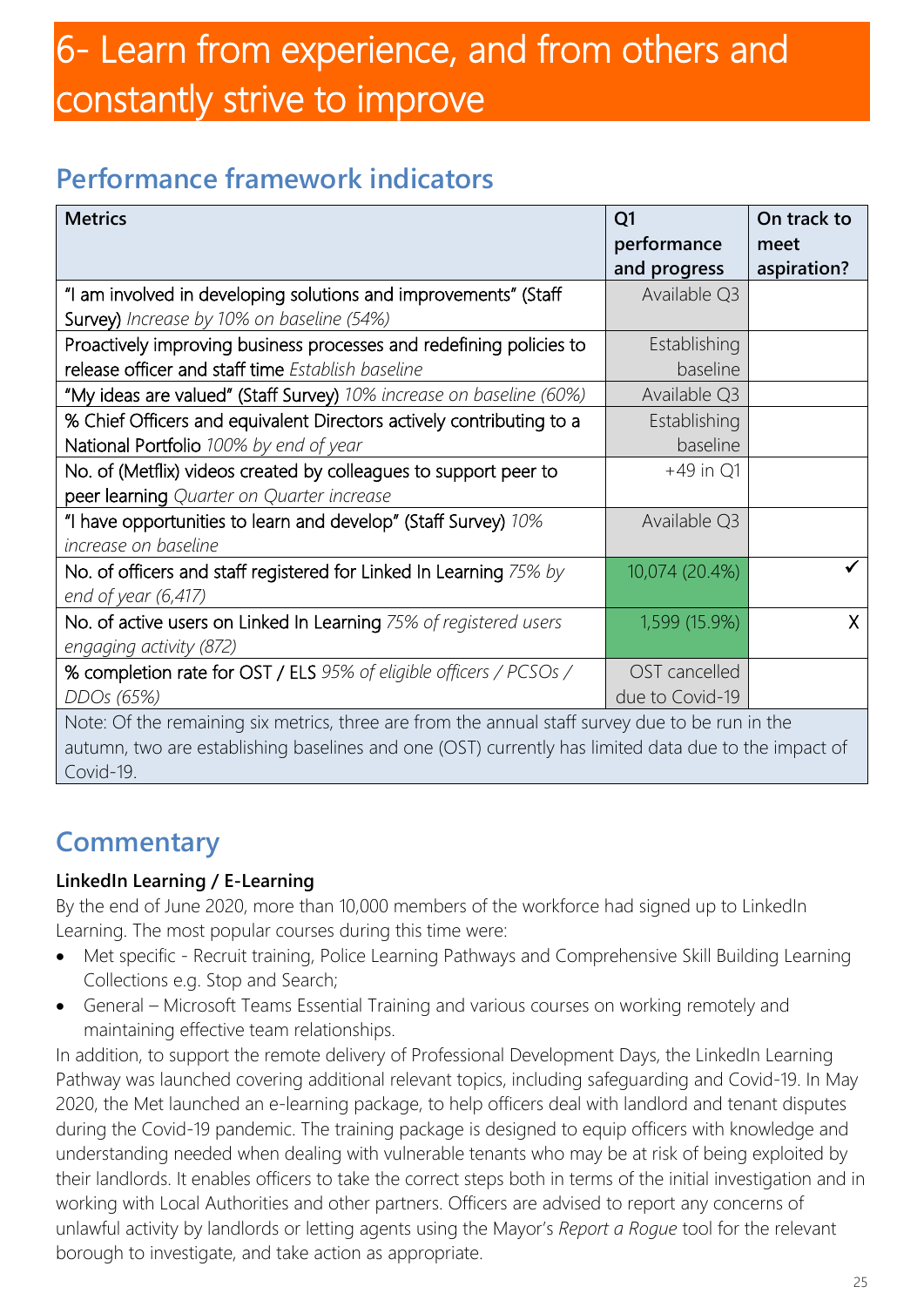#### **Virtual Inductions**

For the first time, the Met virtually welcomed its latest round of recruits with 320 trainees taking their first steps to becoming police officers. The intake were set to start at Hendon on Monday 30<sup>th</sup> March but due to the government restrictions instead began their seven-week Certificate in Knowledge of Policing (CKP) online, supported remotely by CKP sergeants. Replacing some classroom-based sessions with online learning, ensured less footfall at training sites and allowed the centres to remain open and recruits to attend for training in areas that are not suitable for working from home, with appropriate hygiene and social distancing measures in place.

In addition, the "Sergeant in E-box" was launched. This is a toolkit developed by the Transformation Directorate, to guide newly acting sergeants through their initial steps into first line management. The original concept was a physical box to be handed to newly acting sergeants. However, due to the Covid-19 pandemic, this has been adapted to an electronic version.

#### **Street Duties**

In May 2020, a team of new recruits in Central North (Camden-Islington) confiscated a large quantity of drugs and two knives off the street just several hours into their first tour of duty outside a police station. The officers made a decision to stop and search all three suspects, and on doing so, the adult – the first person they'd spoken to outside of a police station - immediately tried to make off on foot. The new recruits detained the man and on trying to handcuff him, found a large knife sticking out the back of his trousers. One of the tutor constables quickly removed the knife, and the new recruits searched all three suspects. They were arrested for PWITS as a result and a further search in custody turned up another concealed knife. The officers were on the new 8-week Street Duties course (rolled out across London in March), supported by dedicated Learning and Development units and the mobilisation of 200+ tutor constables.

### **Milestones implementation**

There were no milestones in this area scheduled for delivery in the first quarter.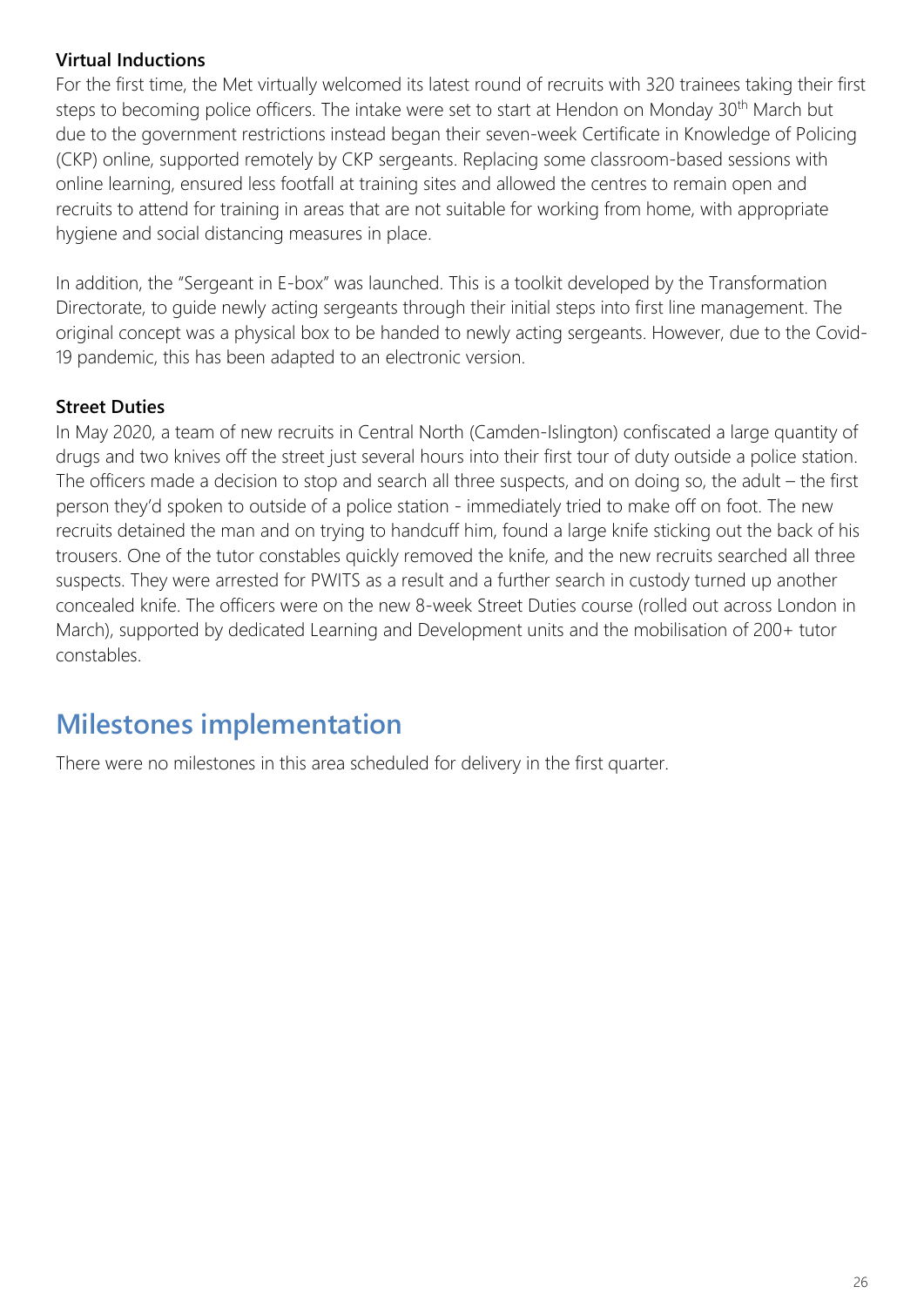### **Performance framework indicators**

| <b>Metrics</b>                                                 | Q1 performance<br>and progress | On track to<br>meet |
|----------------------------------------------------------------|--------------------------------|---------------------|
|                                                                |                                | aspiration?         |
| HMICFRS Efficiency and Effectiveness inspections Judgement to  | Annual data                    |                     |
| be Good or above                                               |                                |                     |
| Can be relied on to be there when you need them (PAS)          | 68%                            | $\mathsf{X}$        |
| Increase from baseline (70%)                                   |                                |                     |
| Time to deal with public complaints & misconduct cases         | <b>Public Complaints 137</b>   | X                   |
| Reduction from baseline. (Public Complaints - 137 working days | <b>Conduct Matter 284</b>      |                     |
| / Conduct Matter - 292 working days)                           |                                |                     |
| How confident are you that the use their Stop and Search       | 73%                            | X                   |
| powers fairly? (PAS) Increase from baseline (76%)              |                                |                     |
| The Metropolitan Police Service is an organisation that I can  | 82%                            | $\mathsf{X}$        |
| trust (PAS) Increase from baseline (83%)                       |                                |                     |
| Carbon emissions out-turn (tonnes CO2e) Reduction from         | 71,764 tonnes CO2e             |                     |
| 1990 baseline of 201,657 tonnes CO2e (80,175 tonnes CO2e)      |                                |                     |
| Carbon emissions reduction from 1990 baseline (%) 50% at       | 64.41%                         |                     |
| midpoint of the first carbon budget (2018-2022) (60%)          |                                |                     |
| Office waste arising (tonnes) Year-on-year reduction (4,357    | Annual                         |                     |
| tonnes)                                                        |                                |                     |
| Office waste recycling rate (%) 50% by 2019/20; 65% (GLA       | Annual                         |                     |
| target) by 2030 (35.6%)                                        |                                |                     |
| Business confidence in safety of the city and its citizens     | Annual                         |                     |
| Increase from baseline (85.7)                                  |                                |                     |
| Note: 4 metrics are only reported annually / bi-annually       |                                |                     |

### **Commentary**

#### **Biometric Retention**

As part of the work to ensure all of the workforce has an awareness of legal obligations, in April 2020, the Met provided a refresher to staff and officers with regards to biometric retention. Introduced under the Protection of Freedoms Act 2012 (PoFA) if a person who has been arrested is not charged with an offence and has no previous convictions, their fingerprints and DNA profile will be deleted from the national databases. However, in some cases, removing an individual's DNA profile or fingerprints from the databases might give rise to a risk, impacting upon the ability of the police to prevent and detect crime in the future. PoFA therefore provides a mechanism whereby in exceptional circumstances, Chief Officers can apply to the Biometrics Commissioner for the biometrics obtained from a person to be retained for a period of three years from the date on which the relevant sample or fingerprints were taken (covering the more serious offences such as murder, manslaughter, rape, wounding, grievous bodily harm etc).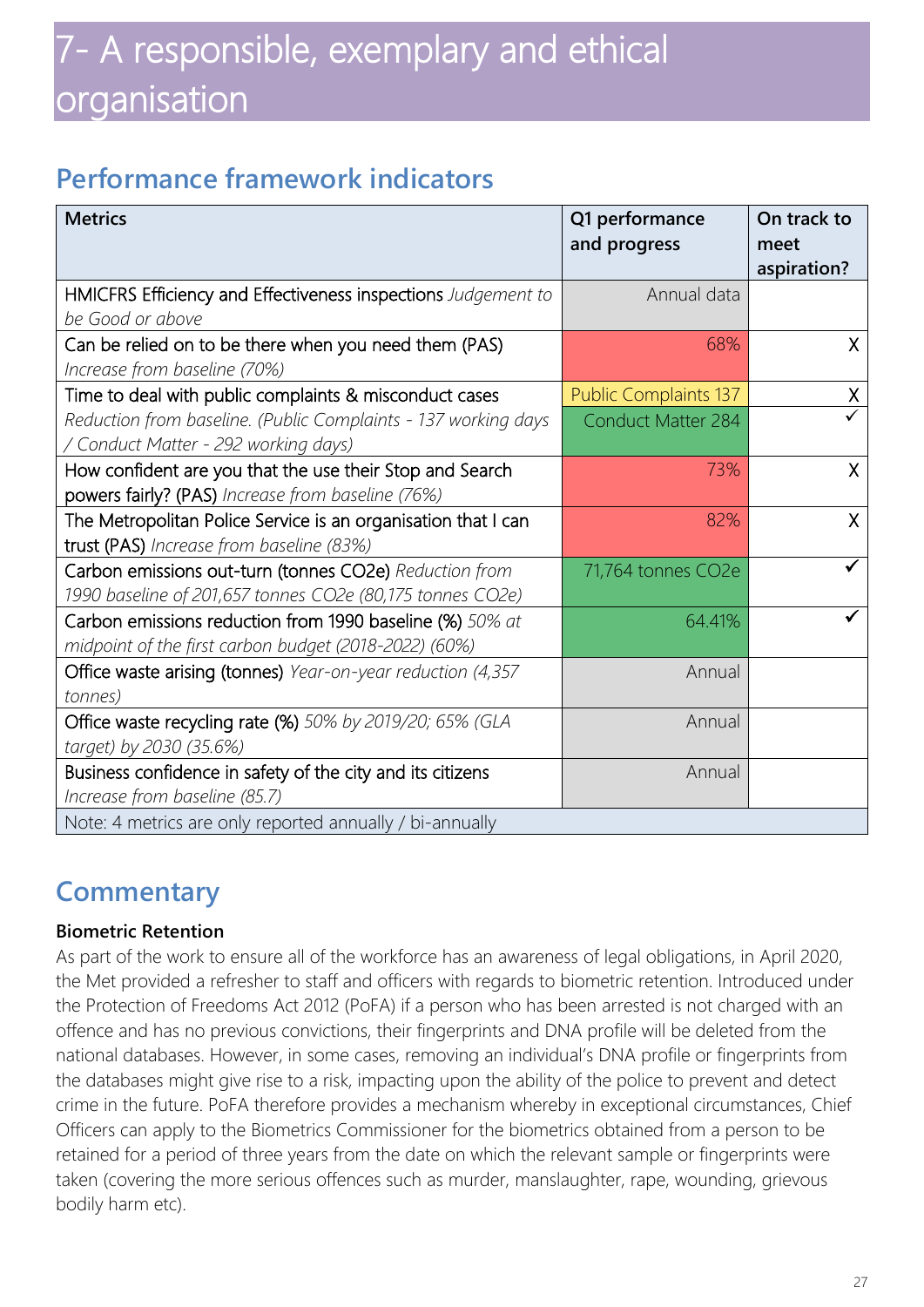#### **IOPC arrest two officers**

In June 2020, two Met officers were arrested by the Independent Office for Police Conduct (IOPC) on suspicion of misconduct in public office. This was following an independent investigation launched as a result of a referral from the Met's Department of Professional Standards, who were informed of allegations that non-official and inappropriate photographs had been taken by police at a crime scene. Both officers have been suspended from duty.

#### **Stay Alert on Met security**

In May 2020, the Met reinforced the importance of information security. The changing landscape of the working environment brings opportunities to work differently, but also challenges in how we keep the information and assets secure in our care. The focus was threefold:

- An updated METSEC Code. This manual sets out the responsibilities in managing Met information, systems, technology and estates in a secure manner. It details the key policies and legislation that guides how we access Met information and assets. The update incorporates legislative change and additional data governance requirements for personal data, in relation to GDPR, the Data Protection Act 2018 and the Law Enforcement Directive; guidance on the Government Security Classification (GSC) which replaced the Met protective marking system; and refreshed security guidance on remote working and the use of mobile technology, to reflect Smarter Working needs.
- New social media guidance. We know that social media is a great tool to help us communicate, especially during these challenging times. However, there have been situations where social media channels are being used (for both work and social purposes) in an inappropriate manner. Officers and staff have a particular responsibility to be mindful in their use of social media: an internally produced set of Social Media Guidance and a short film demonstrating the professional standards expected have been developed.
- Reporting breaches and security incidents. The Information Assurance Unit (IAU) manages the Met's Security Incident Reporting Scheme, recording incidents and co-ordinating actions to mitigate future incidents and breaches. Learning from incidents is important for the organisation and we plan incident management using a five-stage model: Prepare, Identify, Recover, Report and Lessons Learnt. The workforce was reminded to be cyber aware and tips were provided to mitigate security breaches (more prevalent due to the increase in home working arrangements as a results of the pandemic).

| <b>Business Plan milestone</b>                         | Update                                                            | <b>Status</b> |
|--------------------------------------------------------|-------------------------------------------------------------------|---------------|
| BEING RECOGNISED FOR OUR INTEGRITY AND PROFESSIONALISM |                                                                   |               |
| Following a pilot and                                  | The Reflective Practice review process (RP) is now in place       |               |
| evaluation process, we will                            | following the legislation enacted in February 2020. Since then RP |               |
| implement a Met-wide                                   | has been instigated formally on 29 occasions for a wide range of  |               |
| Practice Requiring                                     | matters. It has been recommended as an appropriate resolution     |               |
| Improvement approach,                                  | by both the Met Appropriate Authority and by the IOPC in their    |               |
| monitored and managed                                  | handling of matters.                                              |               |
| by Professional Standards                              |                                                                   |               |
| Units                                                  | Training delivery for RP has been created and the process is      |               |
|                                                        | locally led and managed through the Professional Standards        |               |
|                                                        | Units. The Met led the early adoption at a national level and our |               |
|                                                        | quidance and process mapping has been shared widely.              |               |
|                                                        | Continuous engagement with the Federation has secured their       |               |
|                                                        | support for this new process.                                     |               |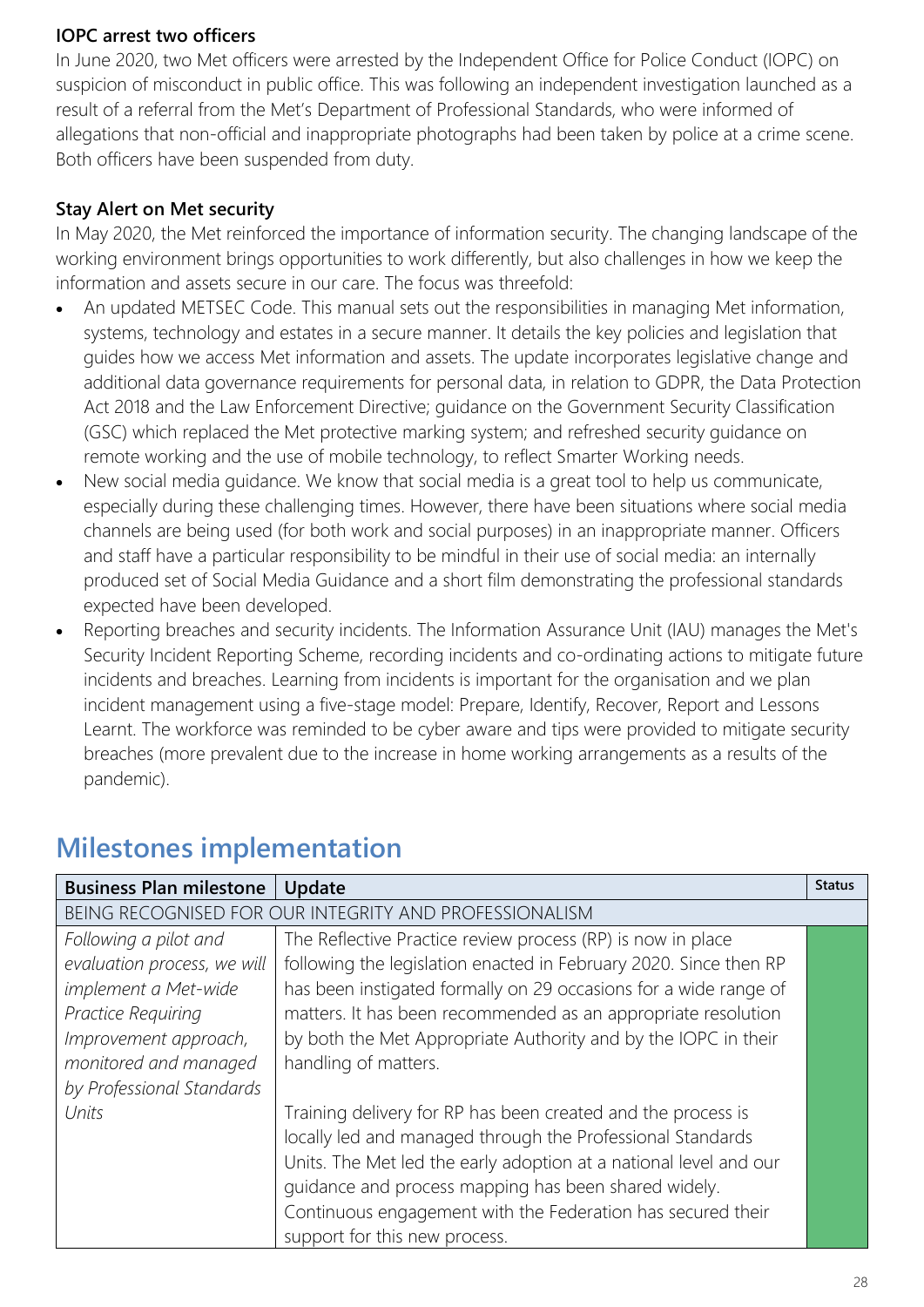| CONTRIBUTING TO THE SUSTAINABILITY OF THE CITY |                                                                         |  |
|------------------------------------------------|-------------------------------------------------------------------------|--|
| We will have developed                         | The Sustainability Management Plan (SMP) 2020-21 was agreed in          |  |
| our annual Sustainability                      | consultation with all business groups responsible for delivering        |  |
| Management Plan.                               | aspects of it. Implementation started in Q1 and progress reported       |  |
|                                                | at the Environment & Sustainability Board chaired by the Met            |  |
|                                                | Senior Environment Champion. This included presentations of (a)         |  |
|                                                | the effect of Covid-19 on environmental performance metrics, (b)        |  |
|                                                | the development of the Environmental Awareness Campaign, and            |  |
|                                                | (c) Fleet Services' plans to trial the Jaguar I-Pace electric vehicles. |  |
|                                                | 87% of activities were on target.                                       |  |
| We will publish a charging                     | A business case has been internally approved in April 2020 and          |  |
| infrastructure strategy and                    | MOPAC approval was received in August 2020. A project group             |  |
| commence activity to                           | made up of key stakeholders has been established and analysis is        |  |
| support implementation                         | underway to establish the buildings that will be surveyed as part       |  |
| of the first batch of 200                      | of background work being undertaken in 2020/21. Delays have             |  |
| charging points across the                     | occurred due to Covid-19 (as UK Power Networks were only                |  |
| estate by Quarter 3,                           | undertaking essential work), however installations are planned to       |  |
| 2020/21.                                       | commence in 2021/22 and then on an annual basis up to                   |  |
| Delayed 2019/20 Q3                             | 2024/25.                                                                |  |
| milestone                                      |                                                                         |  |